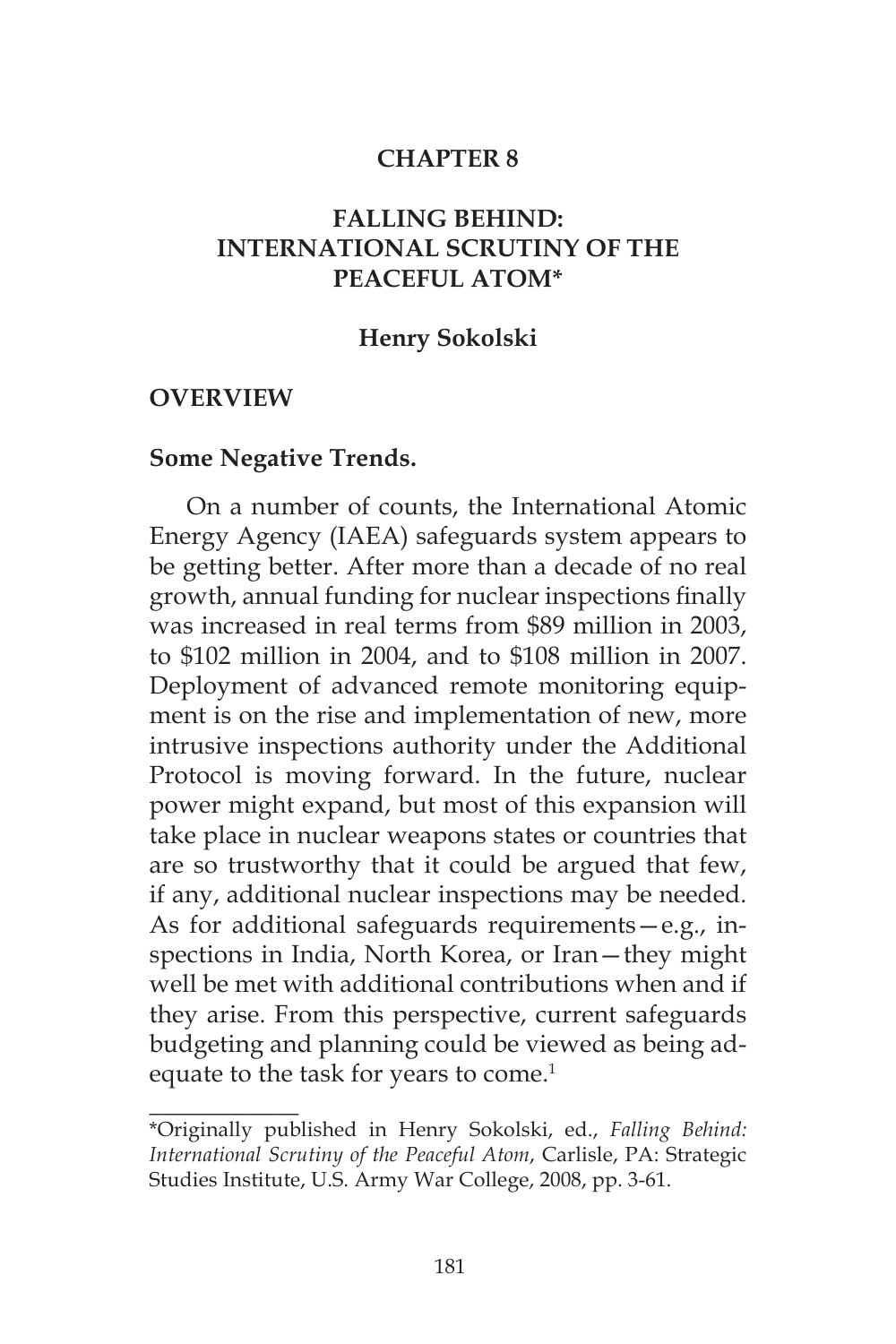It could, that is, until other, less positive trends are considered. Of these, perhaps the most important deal with the number of significant quantities of nuclear material that the IAEA must safeguard to prevent it from being diverted and directly fashioned into bombs. This number is not only growing, but growing a rate far faster than that of the IAEA's safeguards budget. The amount of separated plutonium (Pu) and highly enriched uranium (HEU)—both nuclear fuels that can be fashioned into bombs in a matter of hours or days—that the IAEA inspects, for example, has grown more than six-fold between 1984 and 2004 while the agency's safeguards budget has barely doubled (see Figure 1). Meanwhile, the number of nuclear fuel fabrication and fuel making plants (facilities that are by far the easiest to divert nuclear material from) has grown in the last 2 decades from a mere handful to 65. Then, there is the number of other plants containing special nuclear material that the IAEA must safeguard: it has roughly tripled to more than 900 facilities today.2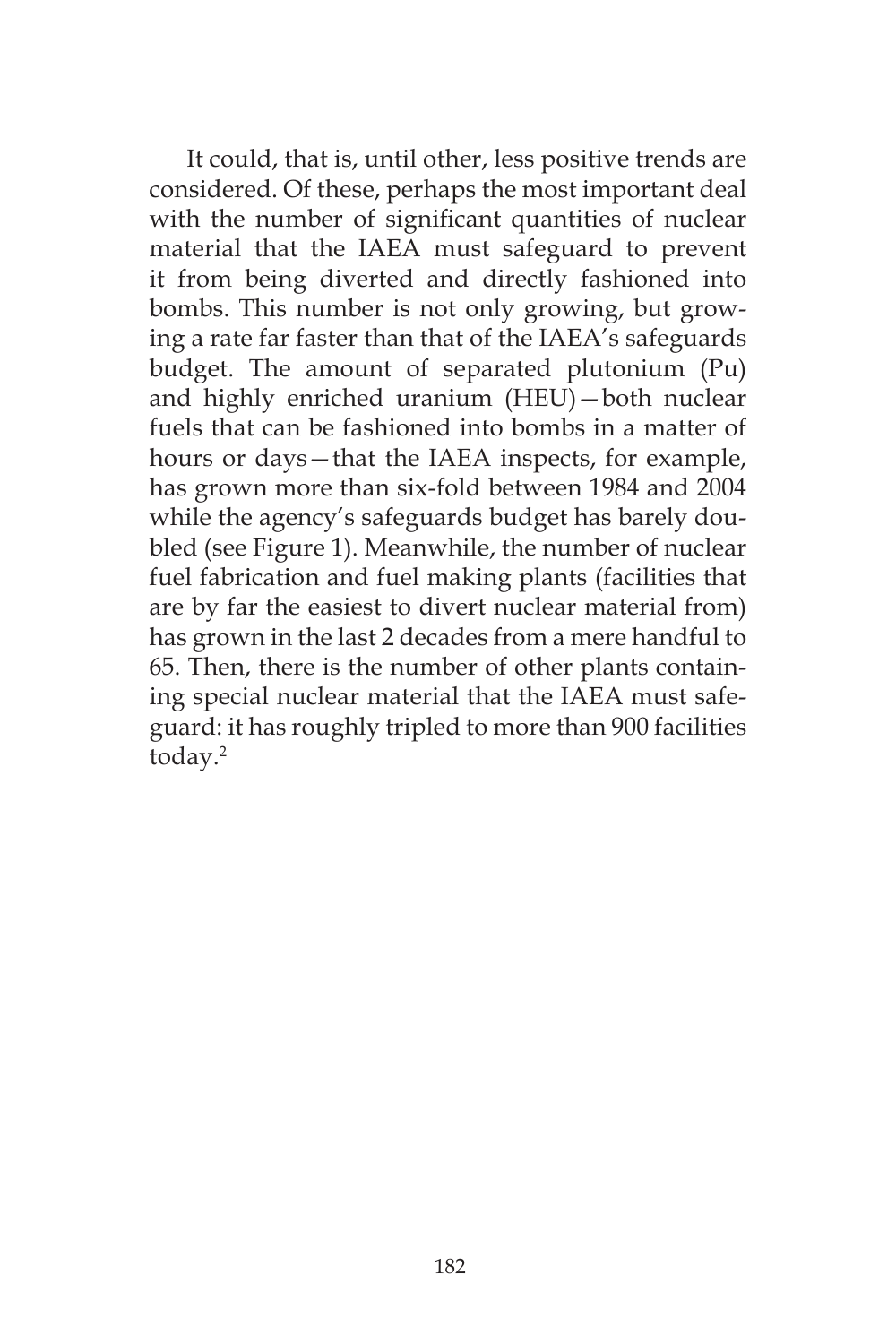

From 1984 to 2004, IAEA safeguards spending roughly doubled \$105 m in constant '04 dollars.

Amounts of HEU and separated Pu, meanwhile, grew nearly 6-fold—enough to make 12,000 to 21,000 crude nuclear weapons

### **Figure 1. IAEA Safeguards Spending vs. Mounting Weapons Usable Material Stockpiles.**

These trends have forced the IAEA to work their inspections staff much harder. Over the last 20 years, the number of days IAEA inspectors have been in the field has nearly doubled from 60 to 70 days to 125 to 150.3 This doubling has not only cost more money, it is one of the reasons (along with unreasonable employment and contracting rules) for a hollowing out of IAEA's experienced inspections staff. This hollowing out is expected to become acute. As noted by the U.S. Government Accountability Office, about 50 percent, or 30 out of 75, of the IAEA's senior safeguards staff are expected to retire by 2011.4

One way to address this inspections crunch is to have the IAEA simply inspect less. This could be done legally by implementing the Additional Protocol. In fact, limiting the number of routine safeguards inspections is one of the incentives the IAEA currently offers countries to sign up to the Additional Protocol. Once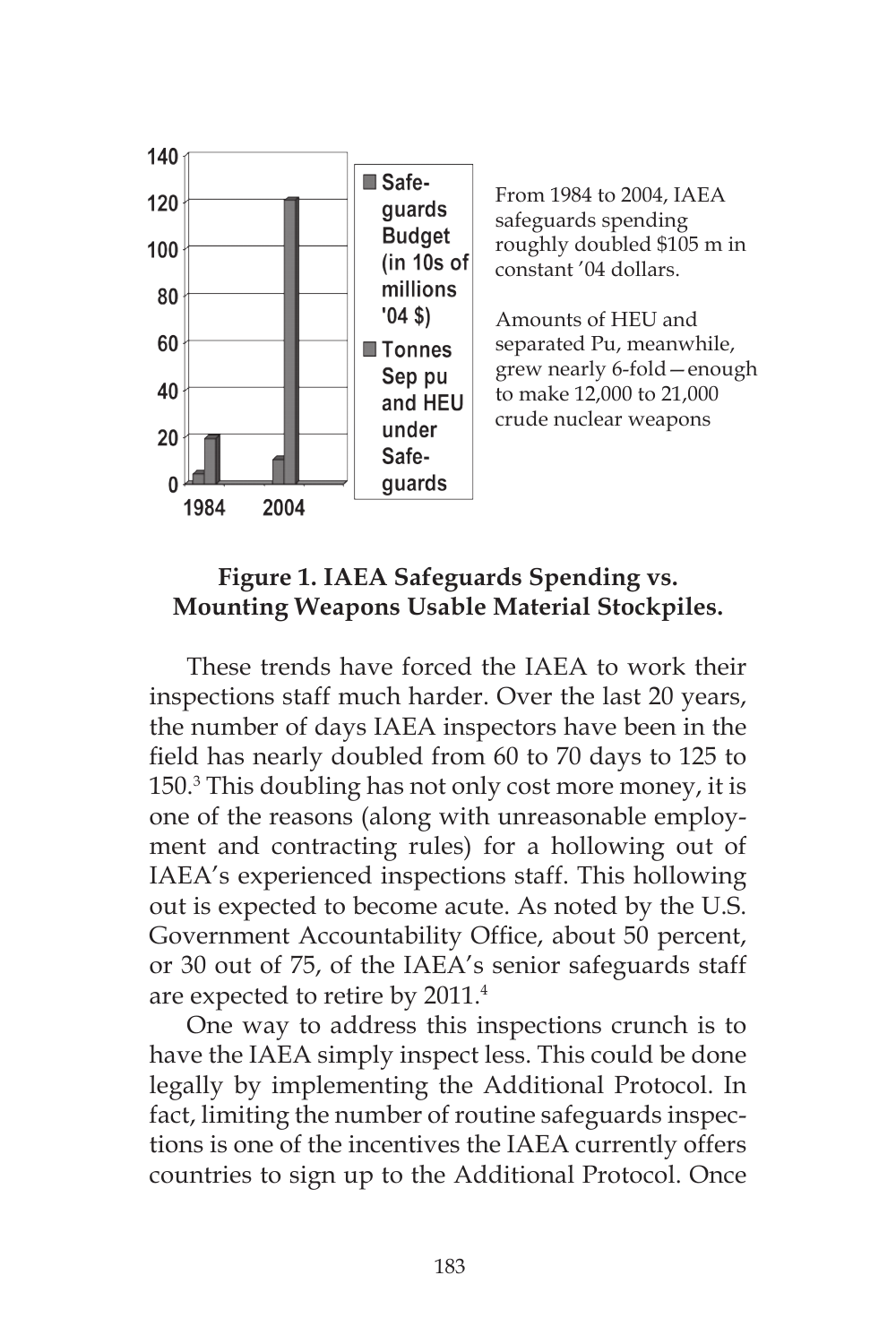a country has ratified the Additional Protocol and the IAEA has established that there "is no indication of undeclared nuclear material activities for the state as a whole," the agency can reduce the number of routine nuclear inspections it makes of that country's nuclear materials and facilities significantly.5

The trouble with taking this approach, though, is that initially it actually *increases* the amount of staff time and resources that the IAEA would have to spend to safeguard a given country. It turns out that determining whether or not a country has no undeclared nuclear materials activities takes considerable safeguards staff resources.<sup>6</sup> Over the entire lifetime of a nuclear facility (i.e., 20 to 50 years), then, applying integrated safeguards might reduce the total amount of staff time needed to safeguard a particular set of nuclear plants slightly, but in the first few years, more, not less, staff time and safeguards resources would be consumed.7

Also, the Additional Protocol authorizes the IAEA to conduct wide area surveillance inspections. These would be extremely useful in the case of Iran or North Korea. They also would require significant additional safeguards staff and funding (by one estimate made for the Nonproliferation Education Center [NPEC] by a seasoned former IAEA inspector, perhaps an increase in funding constituting as much as 30 percent of the IAEA's entire current safeguards budget<sup>8</sup>). So far, the IAEA has done nothing to establish such an inspections capability.

Finally, relying heavily on integrated safeguards may be unsound in principle. As already noted, they require the IAEA to determine that the country in question has no undeclared nuclear material. Yet, the IAEA's safeguards staff itself has admitted that it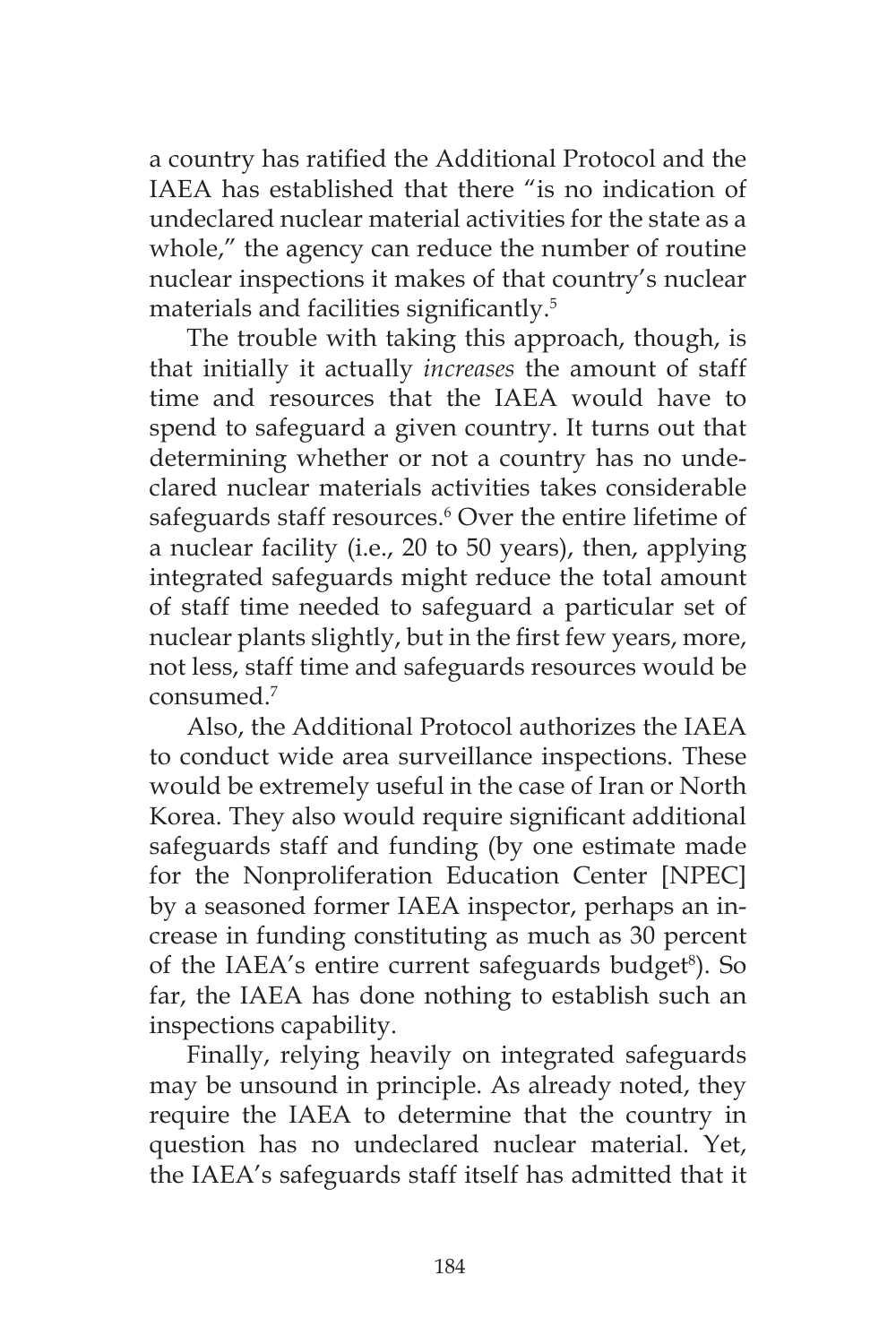cannot yet be relied upon to discover covert nuclear fuel-making facilities in the hardest cases (e.g., Iran). Also, reducing the frequency of on-site inspections increases the risks that a member state might divert materials to make bombs without the IAEA finding out until it is too late.

In a detailed study completed for NPEC late in 2004 on the proliferation risks associated with light water reactors, several scenarios were presented under which fresh and spent nuclear fuel rods might be diverted to make nuclear weapons fuel in covert reprocessing or enrichment plants in a matter of days or weeks without tipping off IAEA inspectors<sup>9</sup> These scenarios were subsequently validated independently by key officials working within the IAEA's Standing Advisory Group on Safeguards, the U.S. Department of State, and the Los Alamos National Laboratory.10

That a country could evade IAEA inspectors in diverting entire fuel rods is disquieting. One would assume that the current crop of IAEA remote nuclear monitoring equipment could be counted upon entirely to warn against such diversions. In fact, they cannot.<sup>11</sup> Most of the currently deployed remote sensors, in fact, do not allow the IAEA even to know from day to day whether these systems are activated. This is a serious shortcoming. Over the last 6 years, the agency has learned of camera "blackouts" that lasted for "more than 30 hours" on 12 separate occasions. What's worse, it only learned of these blackouts *after* inspectors went to the sites and downloaded the camera recordings as they are required to do every 90 days.<sup>12</sup>

Under new proposed "integrated safeguards" procedures, such "downloading," moreover, would occur as infrequently as every 12 months—a period within which a state could conceivably make a nuclear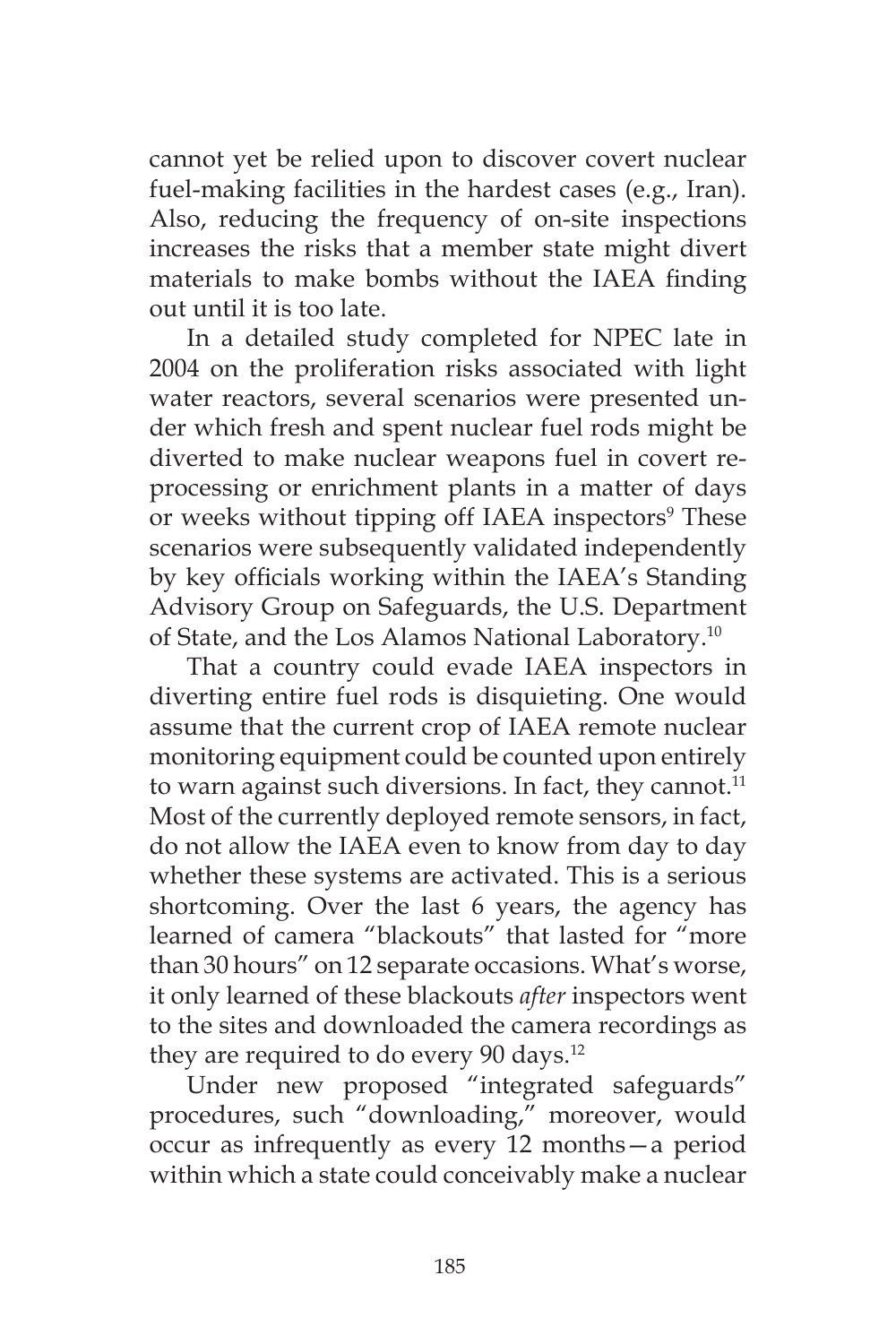weapon unbeknownst to the IAEA.13 The IAEA staff recently proposed to correct this inspections gap by accelerating implementation of near real-time monitoring using satellite communication connections. This effort, though, is still being implemented at an excruciatingly slow pace due to a lack of funds.<sup>14</sup>

### **Structural Problems.**

The current gap in the IAEA's near-real time monitoring capabilities may be worrisome but it, at least, can be addressed if additional safeguards funding is made available. Far more intractable is the IAEA's inability to detect diversions in a timely manner from nuclear fuel-making plants. As already noted, NPEC's earlier study on the proliferation dangers associated with light water reactors highlighted the relative ease with which states might build covert reprocessing plants or divert spent civilian fuel to accelerate undeclared uranium enrichment efforts.

Additional NPEC commissioned research detailed just how poorly IAEA safeguards have performed at nuclear fuel plants in Europe and Japan. In his study, "Can Nuclear Fuel Production in Iran and Elsewhere Be Safeguarded against Diversion,"15 Dr. Edwin Lyman highlights several examples. At a fuel fabrication plant at Tokai-mura in Japan making mixed-oxide (MOX) fuel out of powdered uranium and nuclear weapons-usable separated plutonium, the IAEA could not account for 69 kilograms of plutonium. This is enough to make at least nine nuclear weapons (assuming the IAEA's 8 kilograms per weapon estimate) or twice that figure (assuming the U.S. Department of Energy's more accurate 4 kilograms per crude nuclear weapon figure). Only after the passage of 2 years, the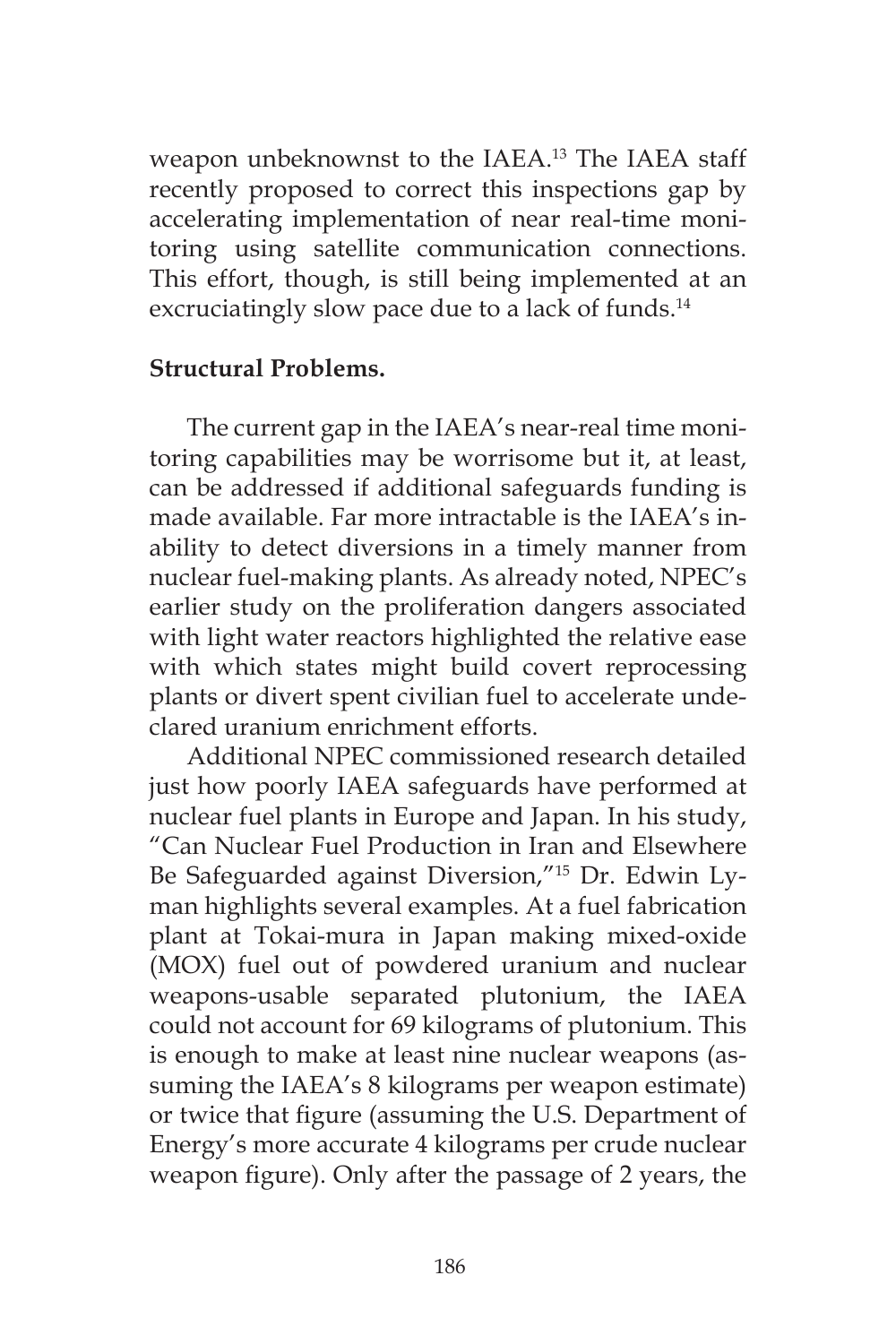expenditure of \$100 million, and the disassembling of the plant could the operator claim that he could account for all but 10 kilograms (i.e., one to two bombs worth).16

Dr. Lyman details a similarly disturbing incident involving MOX scrap in Japan where at least one bomb's worth of weapons-usable plutonium went missing and another accounting discrepancy at a Japanese reprocessing plant at which the IAEA lost track of between 59 and 206 kilograms of bomb-usable plutonium (and was able to determine this only years *after* the material initially went unaccounted for). Add to these discoveries the many bombs' worth of material unaccounted for (MUF) annually at reprocessing plants in France and the United Kingdom (UK) where the IAEA has employed its very latest near-real time monitoring techniques, and there is cause for alarm.17

The picture relating to safeguarding centrifuge enrichment plants is not much brighter. Even at plants where IAEA monitoring and inspectors are on site, there will be times in between inspections during which remote monitoring might be defeated. There also is the constant problem of the operator giving false design, production, or capacity figures.<sup>18</sup>

In any case, the times between a decision to divert and having enough material to make a crude bomb (assuming the IAEA's high estimate of 25 kilograms of highly enriched uranium being required to make one weapon) are so short, even an immediate detection of the diversion, which is by no means assured, would generally come too late to afford enough time to prevent bombs from being made. In the case of a small commercial-sized plant, a bomb's worth could be made in as little as 18 hours to 12 days (depending on whether natural or slightly enriched uranium is used as feed).<sup>19</sup>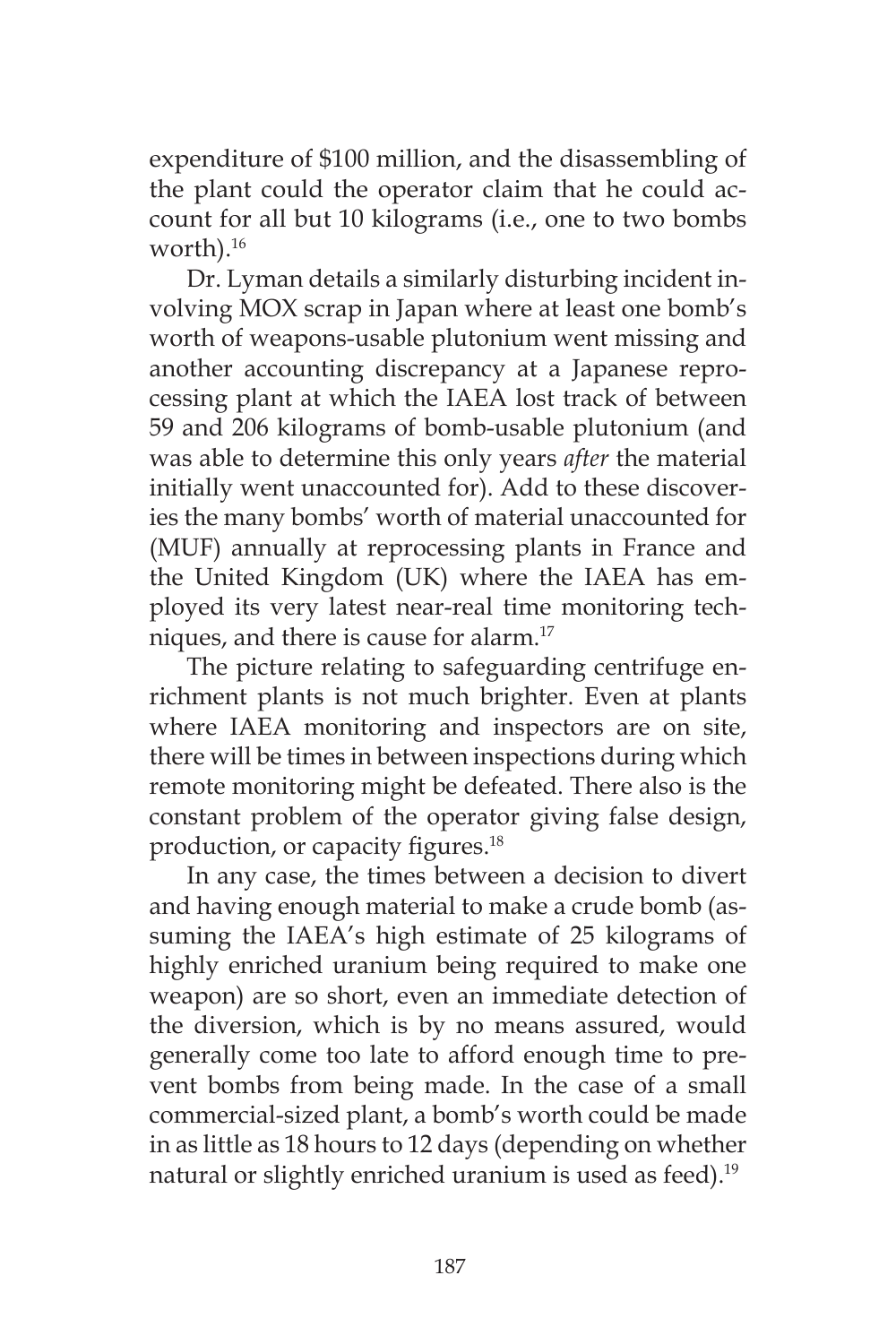### **SAFEGUARDS ASSUMPTIONS**

Exacerbating this safeguards gap is the IAEA's overly generous view of how much material must be diverted to make a bomb (referred to by the IAEA as a "significant quantity") and how long it might take to convert this material into a nuclear weapon (known as the "conversion time"). Most of these IAEA estimates were made over 30 years ago. To reassess their accuracy, NPEC commissioned Thomas Cochran, chief nuclear scientist at the Natural Resources Defense Council (NRDC), to make new determinations. His analysis and conclusions were revealing. The IAEA estimates it would take eight kilograms of separated plutonium and 25 kilograms of highly enriched uranium to make a crude bomb. Cochran found these estimates to be too high by a minimum of 25 percent and a maximum of 800 percent, depending on the weapons expertise employed and the yield desired (see Figure 2).<sup>20</sup>

|       | <b>WEAPON-GRADE</b><br>PLUTONIUM (kg) |        |      | <b>HIGHLY-ENRICHED</b><br><b>URANIUM</b> (kg) |        |      |
|-------|---------------------------------------|--------|------|-----------------------------------------------|--------|------|
| Yield | <b>Technical Capability</b>           |        |      | <b>Technical Capability</b>                   |        |      |
| (kt)  | Low                                   | Medium | High | Low                                           | Medium | High |
|       |                                       |        |      |                                               |        | z.:  |
|       |                                       | 2.5    |      |                                               |        | 3.5  |
| 10    |                                       |        |      |                                               |        |      |
|       |                                       |        |      | 16                                            |        |      |

Values rounded to the nearest 0.5 kilogram.

### **Figure 2. NRDC Estimate of the Approximate Fissile Material Requirements for Pure Fission Nuclear Weapons.**

When presented with these figures, senior IAEA safeguards staff did not dispute them. Instead they argued that the "exact" amount of diverted nuclear material needed to make a crude bomb was not im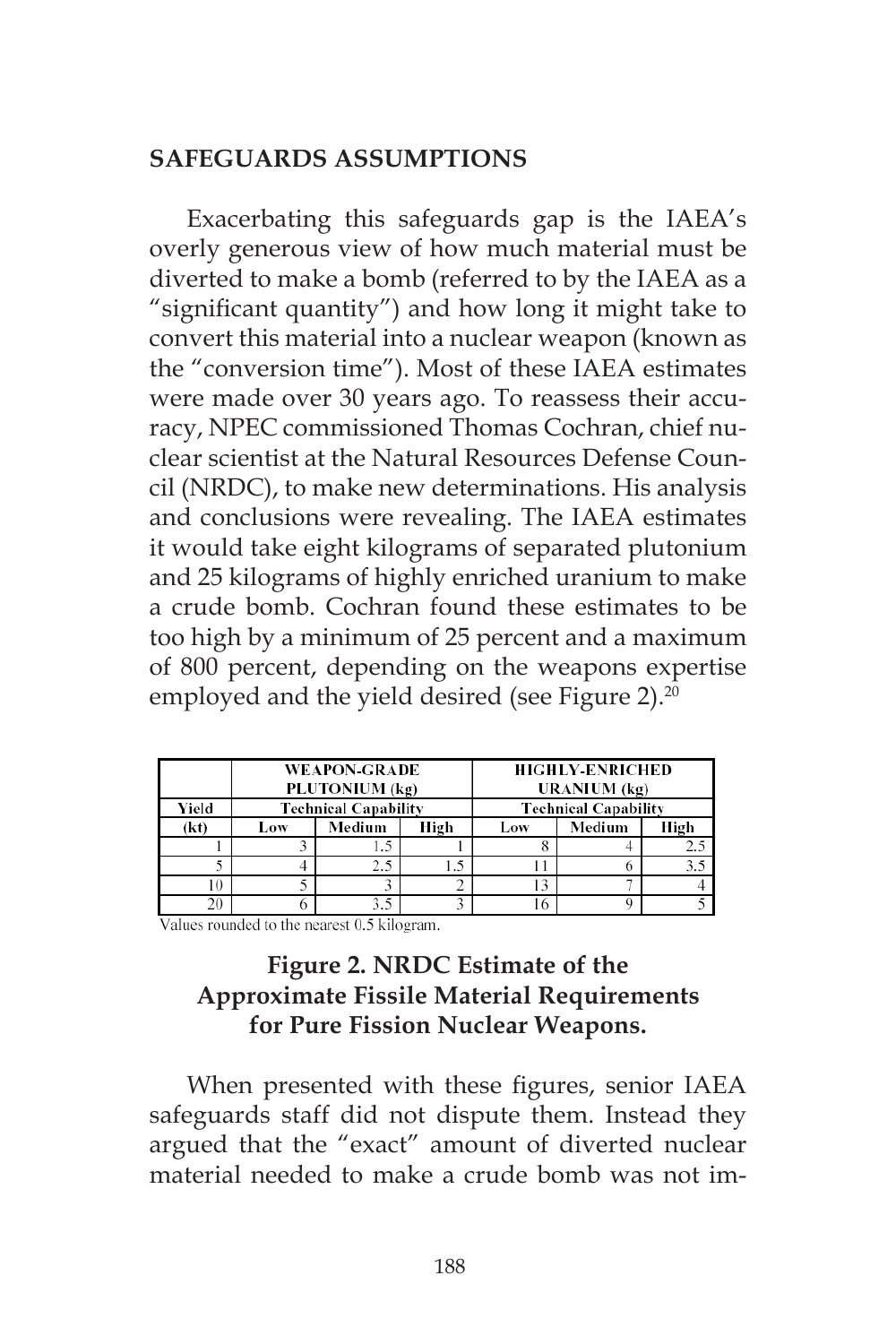portant. Instead, what mattered most was the IAEA's ability to detect microscopic amounts of weapons usable materials since securing such environmental samples was the factor most likely to put an inspected party in the international spotlight.<sup>21</sup>

The potential downside of taking this approach, however, is significant. It is these estimates, along with the agency's projections of how long it takes a proliferator to convert uranium and plutonium materials into bombs (i.e., conversion times), that the IAEA uses to determine how often it should conduct its inspections of different nuclear facilities. If these estimates are too high, the frequency of inspections needed to detect military diversions risks being egregiously low. Certainly, what the IAEA defines as desirable "detection times"—the maximum time that may elapse between the diversion of a significant quantity of nuclear material and the likely detection of that diversion—should correspond (according to the IAEA's own guidelines) to the agency's estimated conversion times. If they do not, IAEA-inspected countries could count on being able to divert a crude weapon's worth of nuclear material and fashioning it into a bomb before the IAEA could either detect the diversion or have any chance of taking appropriate action to block bomb making.

This worry seems quite legitimate when one considers how high the IAEA's 30-year old significant quantity estimates appear to be and then looks at how generous the IAEA's estimated conversion times are (see Figure 3).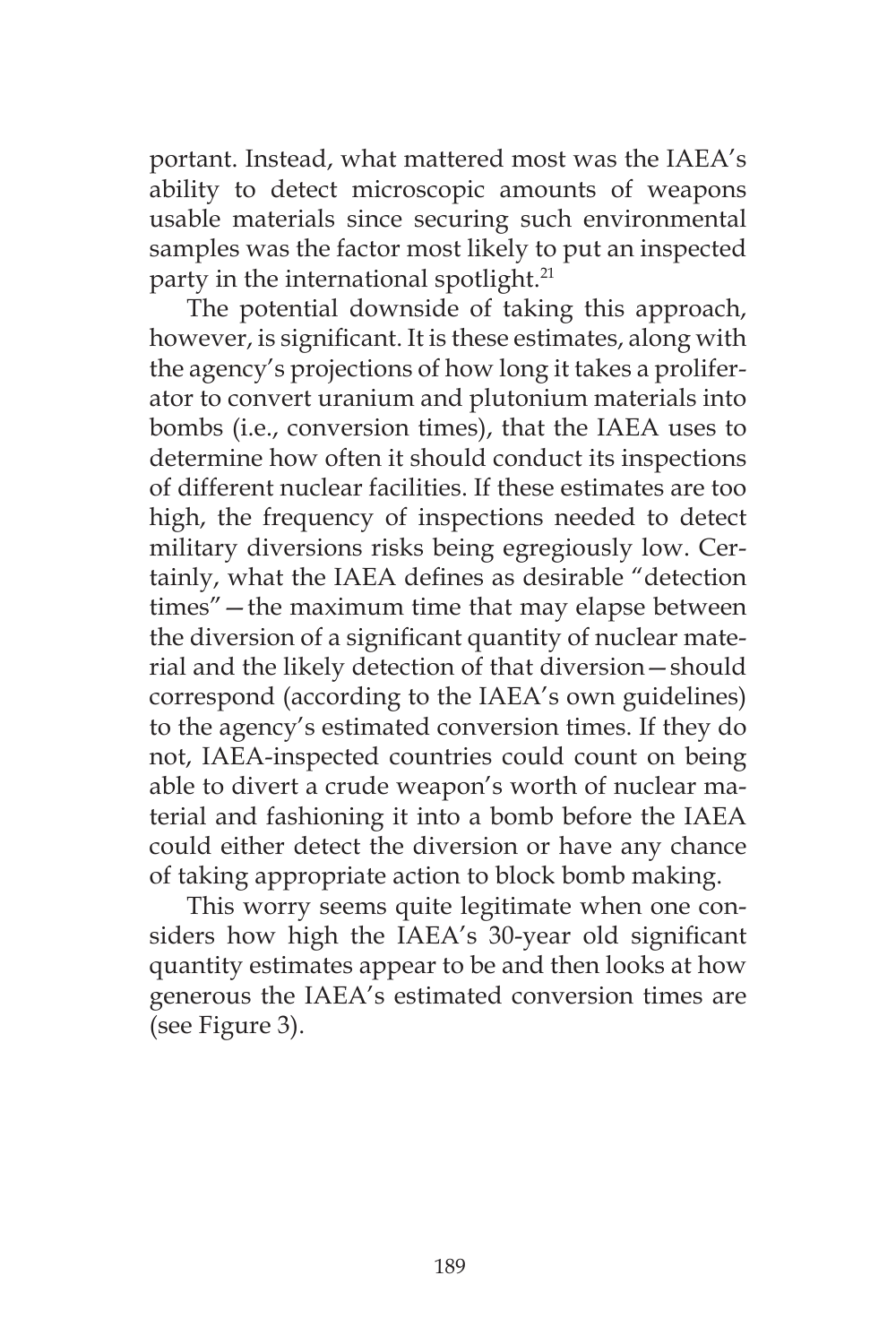| <b>Beginning Material Form</b>                                                                                                                                                                                                                                                     | <b>Conversion Time</b> |
|------------------------------------------------------------------------------------------------------------------------------------------------------------------------------------------------------------------------------------------------------------------------------------|------------------------|
| Pu, HEU, or <sup>233</sup> U metal                                                                                                                                                                                                                                                 | Order of days (7-10)   |
| $PuO2$ , $Pu(NO3)4$ or other pure Pu compounds,<br>HEU or <sup>233</sup> U oxide or other pure U compounds,<br>MOX or other nonirradiated pure mixtures<br>containing Pu, U $(233U + 235U) > 20\%$ ,<br>Pu, HEU, and/or $233U$ in scrap or other<br>miscellaneous impure compounds | Order of weeks (1-3)*  |
| Pu, HEU, or <sup>233</sup> U in irradiated fuel                                                                                                                                                                                                                                    | Order of months (1-3)  |
| U containing $\langle 20\% \times 235 \text{U} \rangle$ and $233 \text{U}$ , Th                                                                                                                                                                                                    | Order of months (3-12) |
| *This range is not determined by any single factor, but the pure Pu and U compounds                                                                                                                                                                                                |                        |

\*This range is not determined by any single factor, but the pure Pu and U compounds will tend to be at the lower end of the range and the mixtures and scrap at the higher end.

# **Figure 3. Conversion Times.22**

Using the history of the Manhattan Project as a benchmark, the IAEA's first set of estimates regarding the amount of time (7 to 10 days) needed to convert separated plutonium or HEU or U233 metal were judged by Dr. Cochran to be the correct order of time. The key reason why is that in 1945, the plutonium and enriched uranium for the first American bombs had to be shipped thousands of miles from where they were produced to where the material was fashioned into nuclear weapons. This transport took several days. If a country making nuclear weapons did not have to ship these distances, the conversion time could be much shorter. However, the conversion times could still be on the order of a day or more.

The IAEA's estimates of how long it would take (1 to 3 weeks) to convert fresh plutonium-uranium fuels (known as mixed oxide fuels or MOX) do not fare as well. Here, Dr. Cochran points out that it would take no more than a week and possibly as little as a few days to convert these materials into metal bomb com-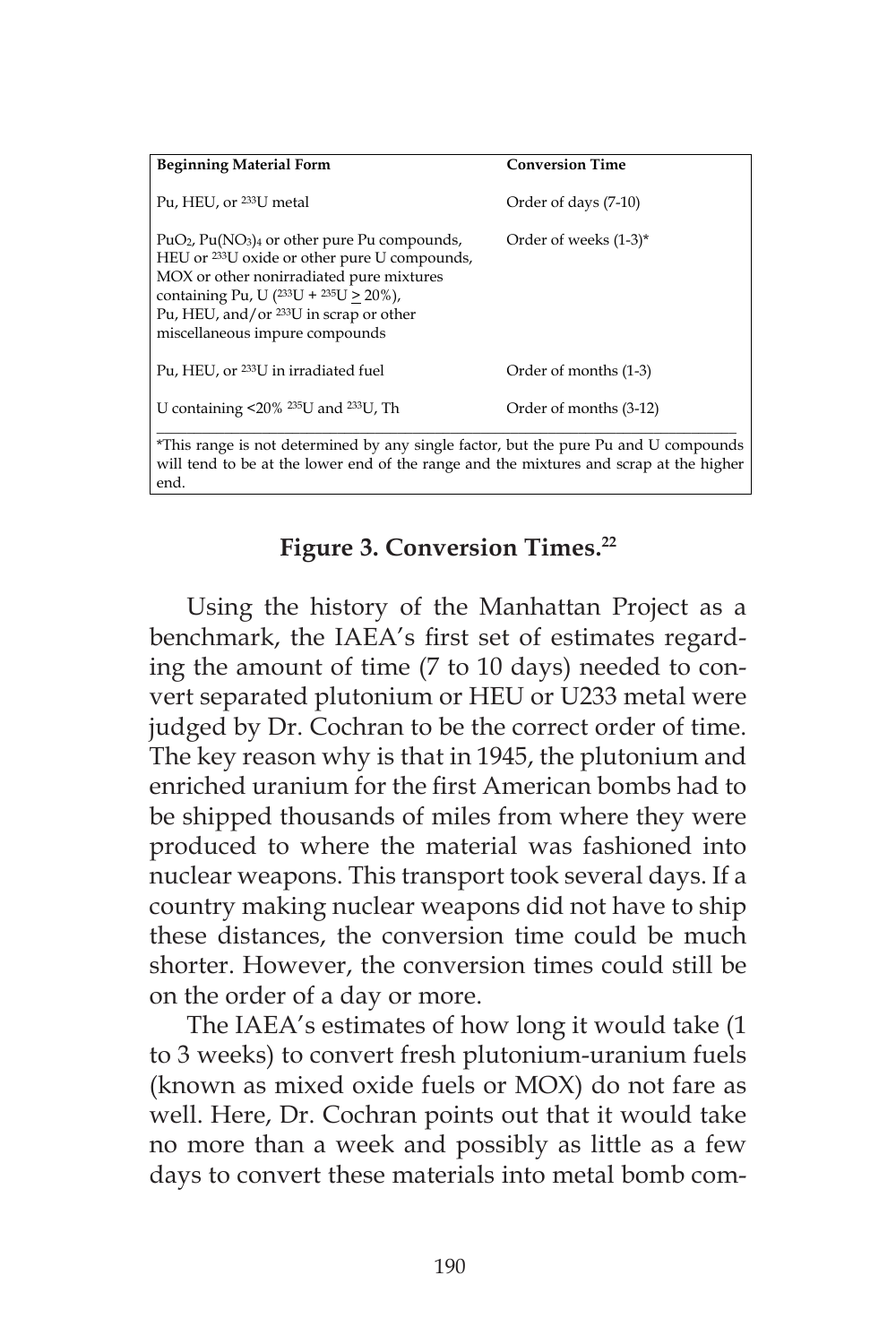ponents. Instead of a matter of weeks, he concludes that the correct conversion time should be measured in a matter of days.

As for the IAEA's conversion time estimates of 1 to 3 months for plutonium, HEU, or U233 contained in irradiated spent reactor fuel, these were also judged to be accurate *only* if the country possessing these materials did not have a covert or declared reprocessing or enrichment plant. If the country in question did, then it could possibly convert the spent fuel into bombs in a matter of weeks rather than months.

Finally, Dr. Cochran agreed with the IAEA's low end estimated conversion time of 3 months for low enriched uranium but, with the increased international availability of gas centrifuge uranium enrichment technology, found the IAEA's high end estimate of 12 months to be totally unwarranted. In fact, as already noted, a country might well be able to convert low enriched uranium into a bomb in a matter of weeks or  $less<sup>23</sup>$ 

The policy ramifications of these overly generous IAEA estimates are significant. They directly impact what the IAEA's detection goals should be. In three cases—the conversion of low enriched uranium, the conversion of plutonium, HEU, and U233 metal conversion—the order of time associated with the IAEA estimates is correct. In another three cases, however the conversion of plutonium, HEU, and U233 in MOX (and conversion of these materials in spent fuel and of low enriched uranium if the inspected country has a covert or declared nuclear fuel-making facilities)—the IAEA's estimates are egregiously high. IAEA conversion times are measured in months when they should be measured in weeks and in weeks when they should be measured in days.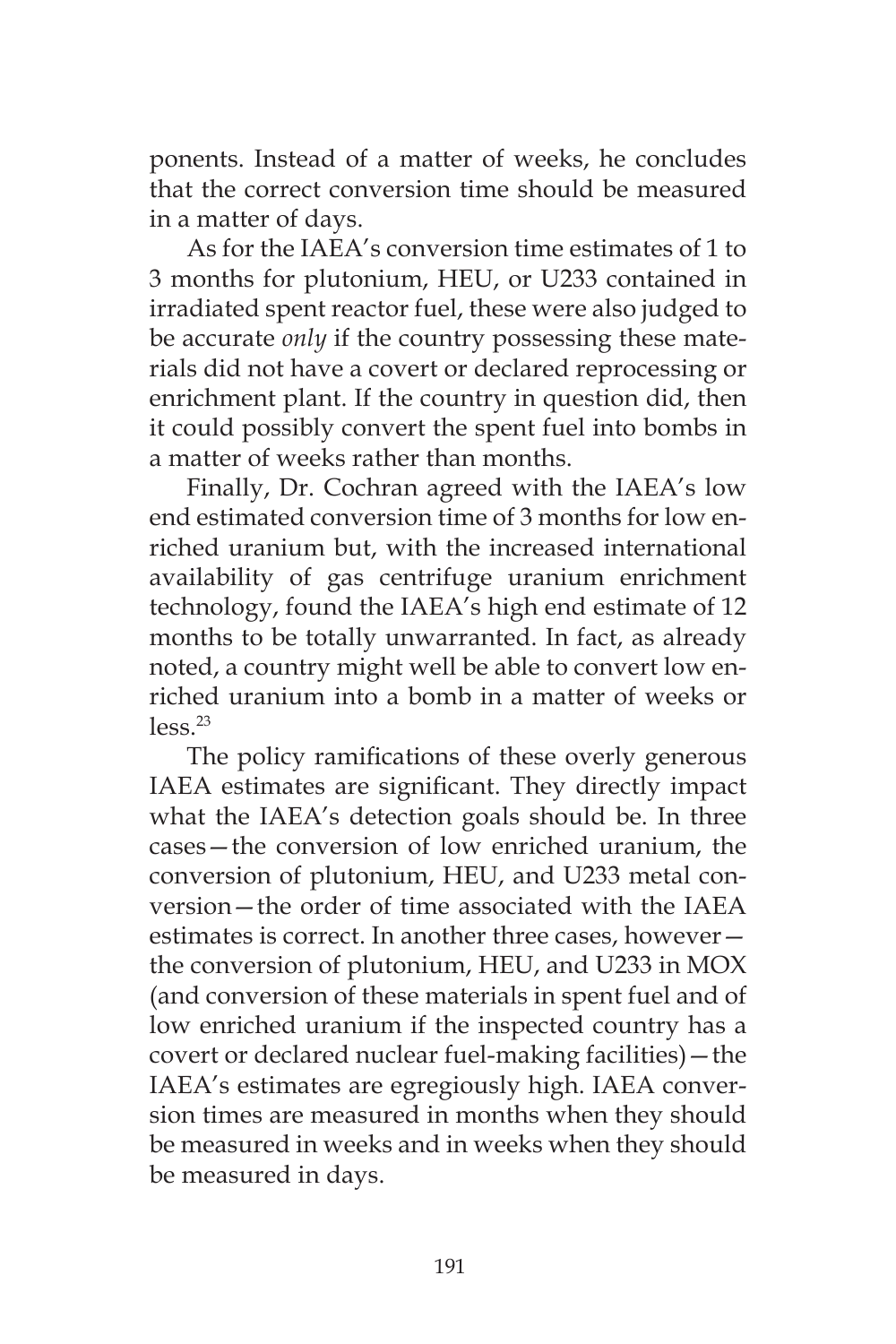As a result, the IAEA's timeline detection goals in many cases are dangerously high. More important, the agency's current detection goals give the mistaken impression that the IAEA can detect military diversions before they result in bombs or even early enough to prevent the diversion from succeeding when this clearly is not the case. Dr. Cochran's analysis highlights that timely detection of plutonium, HEU, and U233 in metal and in fresh MOX is simply not possible. He concludes that countries that do not yet have nuclear weapons should not be allowed to stockpile or produce these materials. He reaches the same conclusion regarding the agency's ability to detect diversions of plutonium, HEU, and U233 in spent fuel in nonweapons states that may have a declared or covert enrichment or reprocessing plant. In these cases, the problem is not that the IAEA's timeliness detection goals are too liberal; it is the IAEA's claims that timely detection is possible at all (see Figure 4).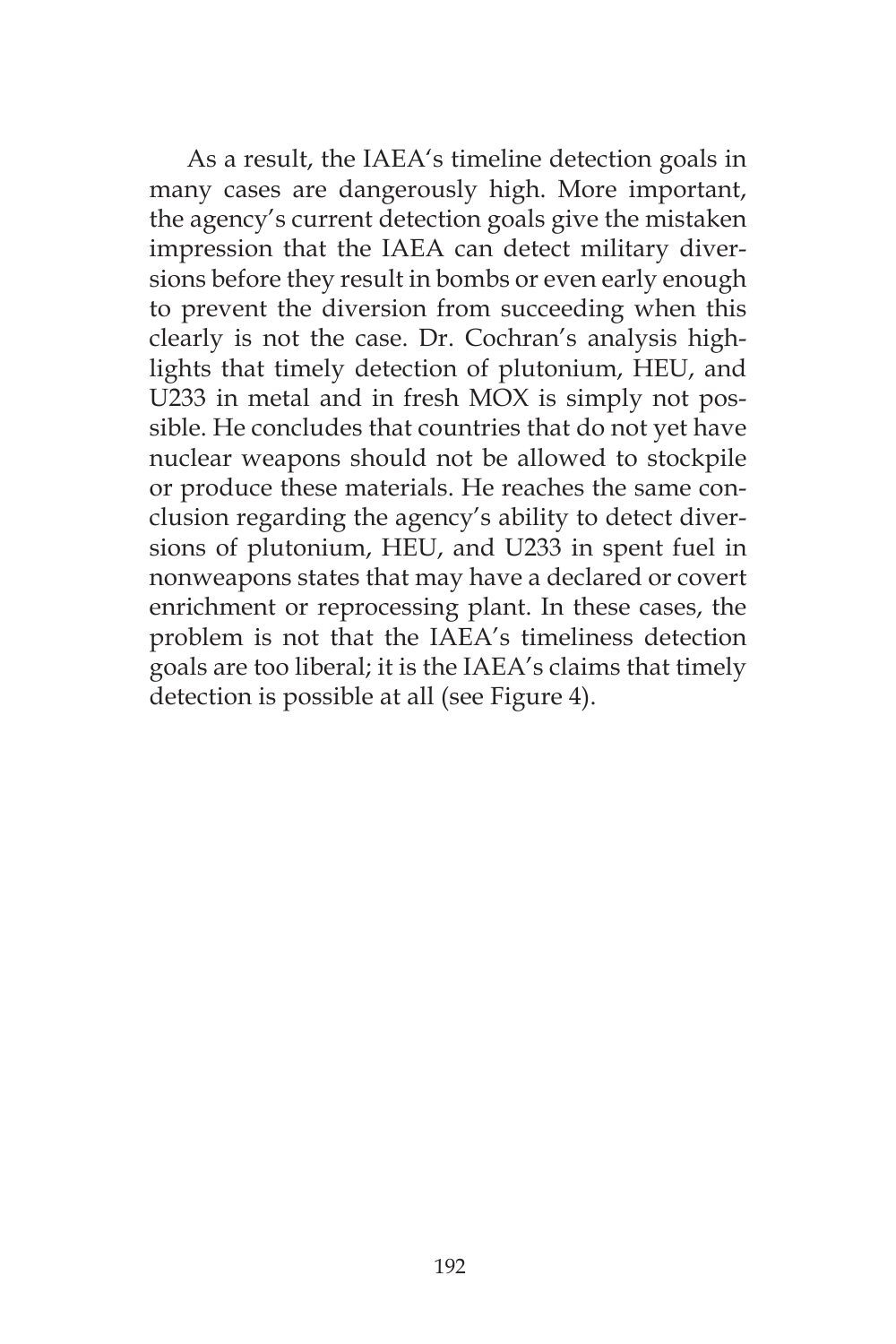| <b>MATERIAL</b> | <b>IAEA</b>   | Cochran/NPEC        | Official          | Cochran           |
|-----------------|---------------|---------------------|-------------------|-------------------|
|                 | Conversion    | Commissioned        | <b>IAEA</b>       | Conclusions       |
|                 | Time          | Estimate            | <b>Timeliness</b> | and               |
|                 |               |                     | Detection         | Recommended       |
|                 |               |                     | Goal              | <b>Timeliness</b> |
|                 |               |                     |                   | Detection         |
|                 |               |                     |                   | Goals             |
| Pu, HEU,        | Order of      | Order of days       | 1 month           | Timely            |
| U233 in metal   | days (7-10)   | $(7-10)$            |                   | detection is      |
| form            |               |                     |                   | not possible      |
| In fresh MOX    | Order of      | Order of days       | 1 month           | Timely            |
|                 | weeks $(1-3)$ | $(7-10)$            |                   | detection is      |
|                 |               |                     |                   | not possible      |
| In irradiated   | Order of      | Order of            | 3 months          | For countries     |
| spent fuel      | months (1-    | months $(1-3)$ , if |                   | with covert or    |
|                 | 3)            | reprocessing -      |                   | declared          |
|                 |               | enrichment          |                   | nuclear fuel-     |
|                 |               | plant on tap (7-    |                   | making plants,    |
|                 |               | 10 days             |                   | timely            |
|                 |               |                     |                   | detection is      |
|                 |               |                     |                   | not possible      |
| Low enriched    | Order of      | Order of weeks      | 1 year            | For countries     |
| uranium         | months (3-    | to months           |                   | with covert or    |
|                 | 12)           |                     |                   | declared          |
|                 |               |                     |                   | enrichment        |
|                 |               |                     |                   | plants, timely    |
|                 |               |                     |                   | detection is      |
|                 |               |                     |                   | not possible      |

### **Figure 4. IAEA Detection Times.**

To some extent, these critical conclusions are gaining official support. As the IAEA's former director for safeguards recently explained, when it comes to nuclear fuel making, the IAEA is must rely on its limited ability to ascertain the inspected country's military intent.<sup>24</sup> Even the director general of the IAEA conceded that once a country acquires separated plutonium and HEU, the IAEA must start relying on these states' continued peaceful intentions, which could change rapidly. Unfortunately, the IAEA's Board of Governors and major governments, including the United States, do not yet appreciate the full implications of these points.

If the IAEA cannot provide timely detection of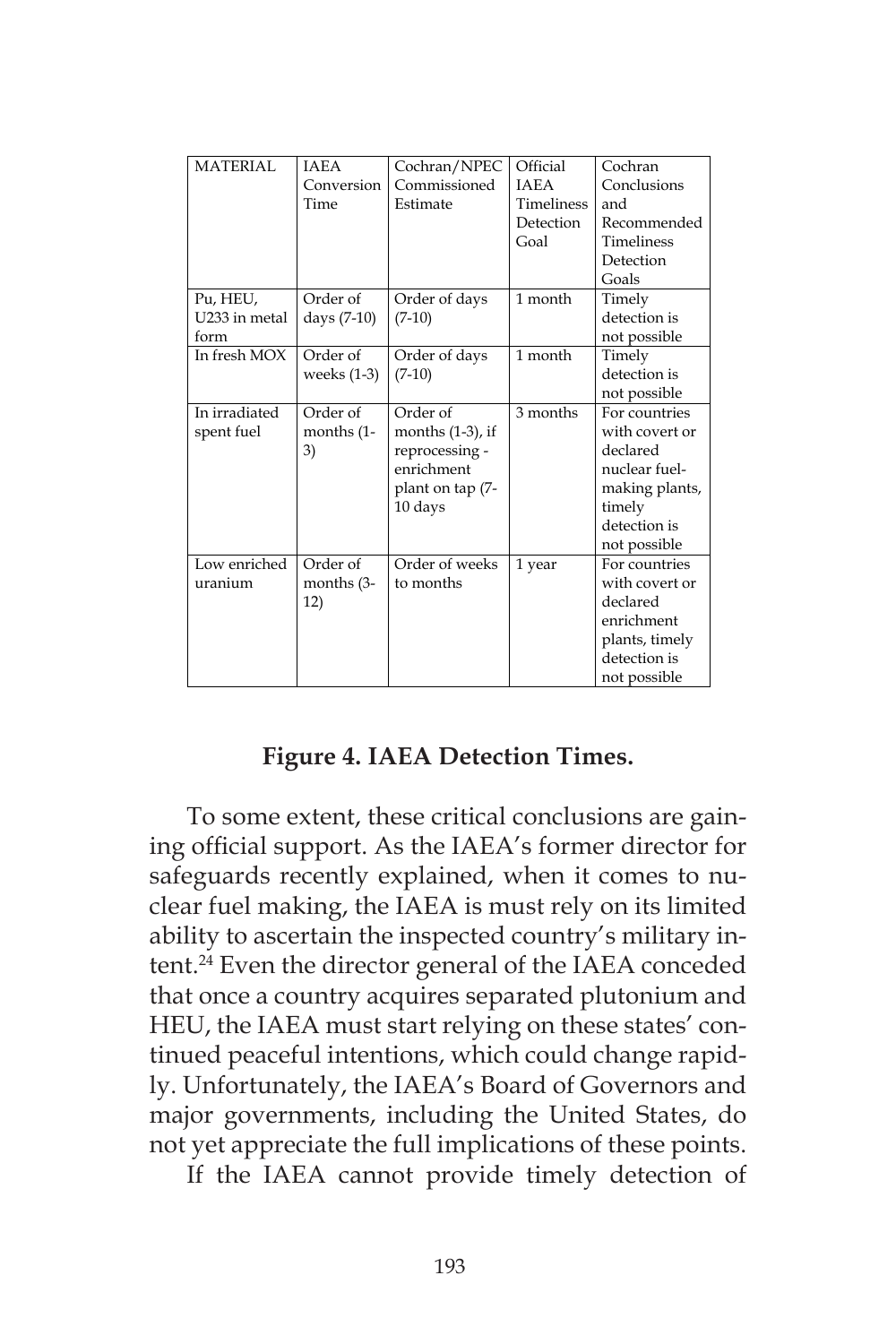diversions of weapons-usable HEU and plutonium from centrifuge enrichment, spent fuel reprocessing, and other fuel-making plants, how can it claim that it is "safeguarding" such facilities in Brazil, the Netherlands, Germany, and Japan? How can it effectively safeguard an Indian reprocessing plant (as is being currently proposed by the Indian government as a way to allow for the reprocessing of foreign fuel for use in an unsafeguarded Indian breeder reactor)? What of the idea of promoting regional nuclear fuel-making centers in nonweapons states, such as Kazakhstan? How might the IAEA prevent diversions?<sup>25</sup>

What of other more ambitious missions for the IAEA? If one cannot keep track of many bombs' worth of nuclear weapons-usable material produced annually at declared civilian nuclear fuel-making plants, or assure that the plants themselves would not be taken over by nonconforming parties, how much sense does it make to encourage the IAEA to oversee an even more difficult to verify military fissile production cut-off treaty?<sup>26</sup> Finally, there is the question of large research reactors and nuclear power plants, which require lightly enriched fuel to produce significant quantities of plutonium. If the IAEA cannot reliably ferret out covert nuclear fuel-making programs, how safe is it to export the necessary machinery to new countries particularly in war-torn regions such as the Middle East?

The questions here are all intentionally rhetorical. Yet, many experts and officials within the IAEA and the U.S. and other governments actively support at least one or more of the questionable nuclear initiatives referred to. This needs to change. One of the Cochran report's key recommendations is to encourage governments and the IAEA to reassess the agency's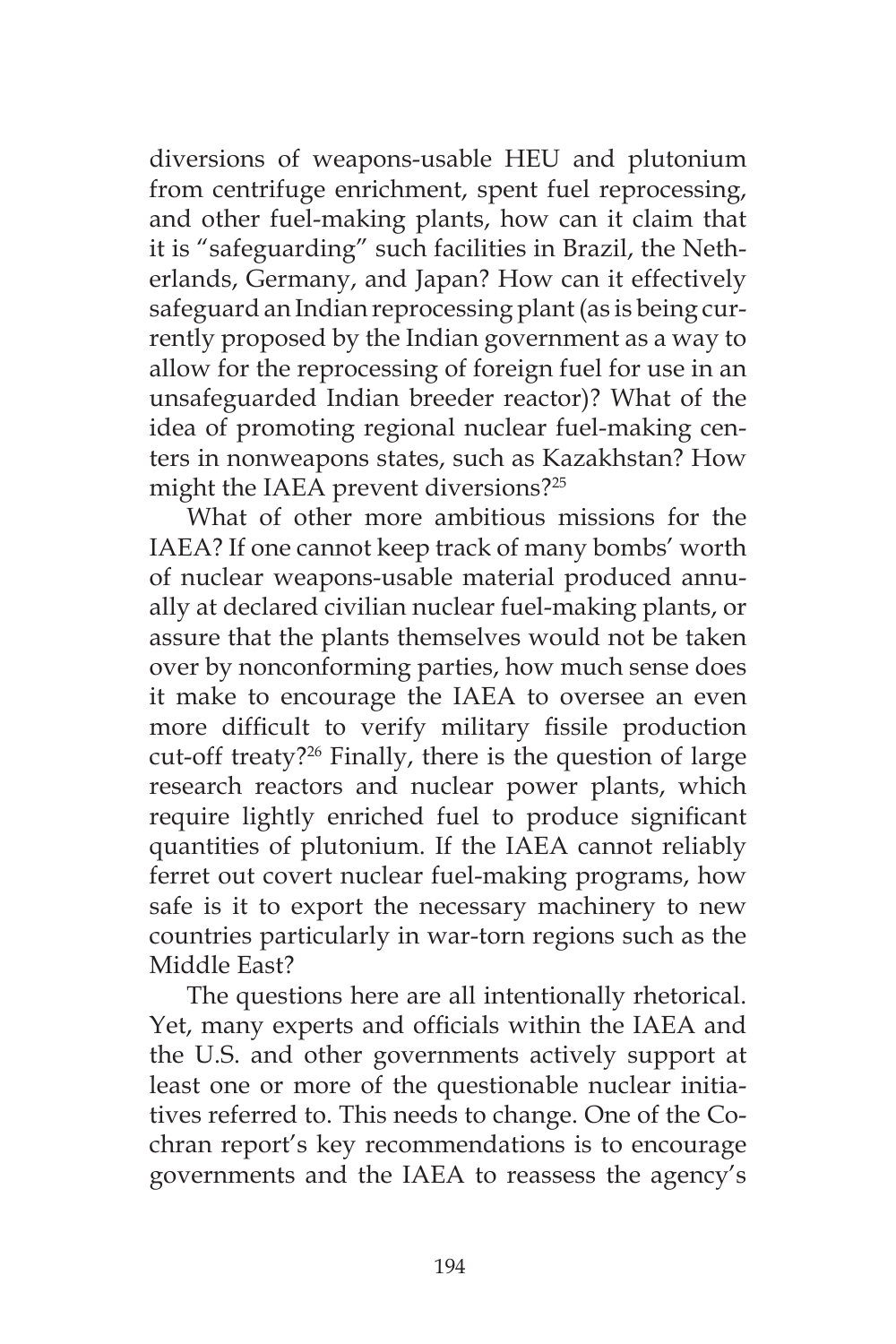estimates of what constitutes a significant quantity along with the conversion times for various materials and what the proper detection goals should be for the agency. The most important part of this reassessment is clarifying precisely what nuclear materials and activities—i.e., militarily significant diversions—IAEA inspections cannot be counted on to detect in a timely fashion. These activities and materials include plutonium, HEU, and U233; making MOX; enriching uranium with centrifuges; reprocessing and fabricating plutonium-based fuels; and operating large research or power reactors in nonweapons states that might have covert or declared nuclear fuel-making plants.

For these nuclear activities and materials, the IAEA would do well simply to declare that the agency can monitor, but not safeguard them—i.e., that it can surveill these facilities and materials loosely but not assure detection of their possible military diversion in a timely fashion. Such an honest announcement would be helpful. First, it would put governments on notice about how dangerous the conduct of certain nuclear activities most closely related to bomb making actually are. Second, it would encourage countries to demand more monitoring and physical security of these unsafeguardable nuclear materials and activities. The primary aim in increasing such security and monitoring would not be to block diversions so much as to increase the chance of at least detecting them after they had occurred. This would help to deter such deeds and to limit further the risks of nuclear theft or sabotage. It is difficult to determine what the optimal level of monitoring and physical security might be for this purpose. But a good place to start would be to upgrade physical security at nuclear facilities handling or producing nuclear weapons-usable materials to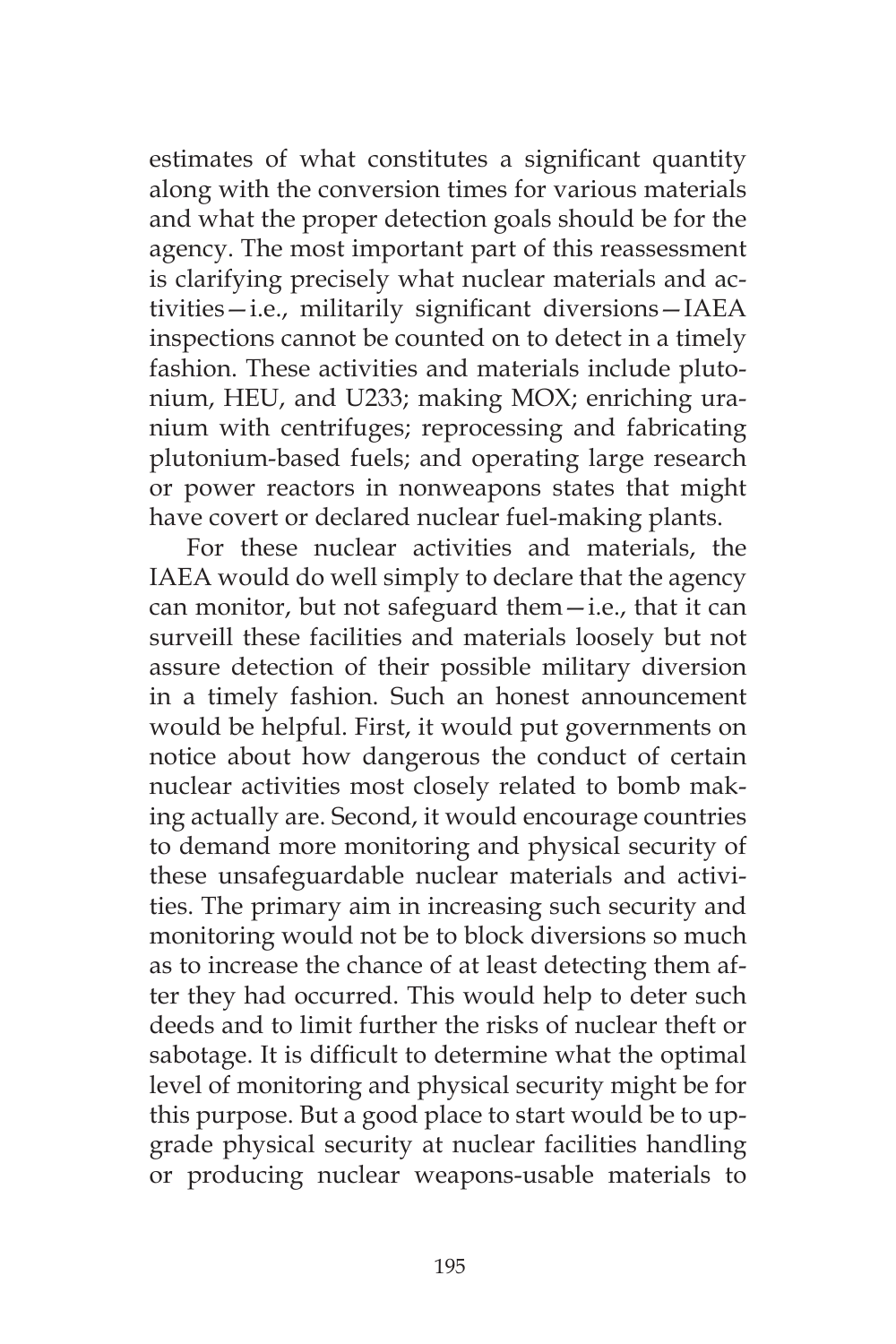those standards currently employed at the most secure nuclear weapons production and storage facilities.

# **FUNDING**

As already noted, the IAEA's inspections of safeguardable nuclear materials and activities could be enhanced in a number of ways. More near-real time monitoring could significantly enhance the agency's ability to detect the diversion of fuel rods. Retention and increasing the numbers of experienced nuclear inspectors could help assure that the IAEA actually meets its temporal detection goals and is able to analyze remote sensing information and imagery properly. Full support for the IAEA's environmental sampling activities would enable it to replace its aging Safeguards Analytical Laboratory and help the IAEA shorten the time needed to analyze samples from months to weeks or days. Much needed work to develop new safeguarding research capabilities and equipment could proceed much more quickly if more funds were made available $^{27}$  Similarly, with proper funding, the IAEA could muster reserve inspections staff and resources to meet unexpected demands and to provide the agency with deployable wide-area surveillance capabilities.

The first step to address these current gaps is simply to admit that they exist. For years, the IAEA has avoided doing this publicly. At the very outset of NPEC's investigations, early in 2005, the IAEA's safeguards planning staff briefed NPEC that it believed safeguards funding for the mid-term (i.e., the following 5 years) was sufficient. It conceded that it had given little or no thought to what funding agency safeguards might require beyond this period.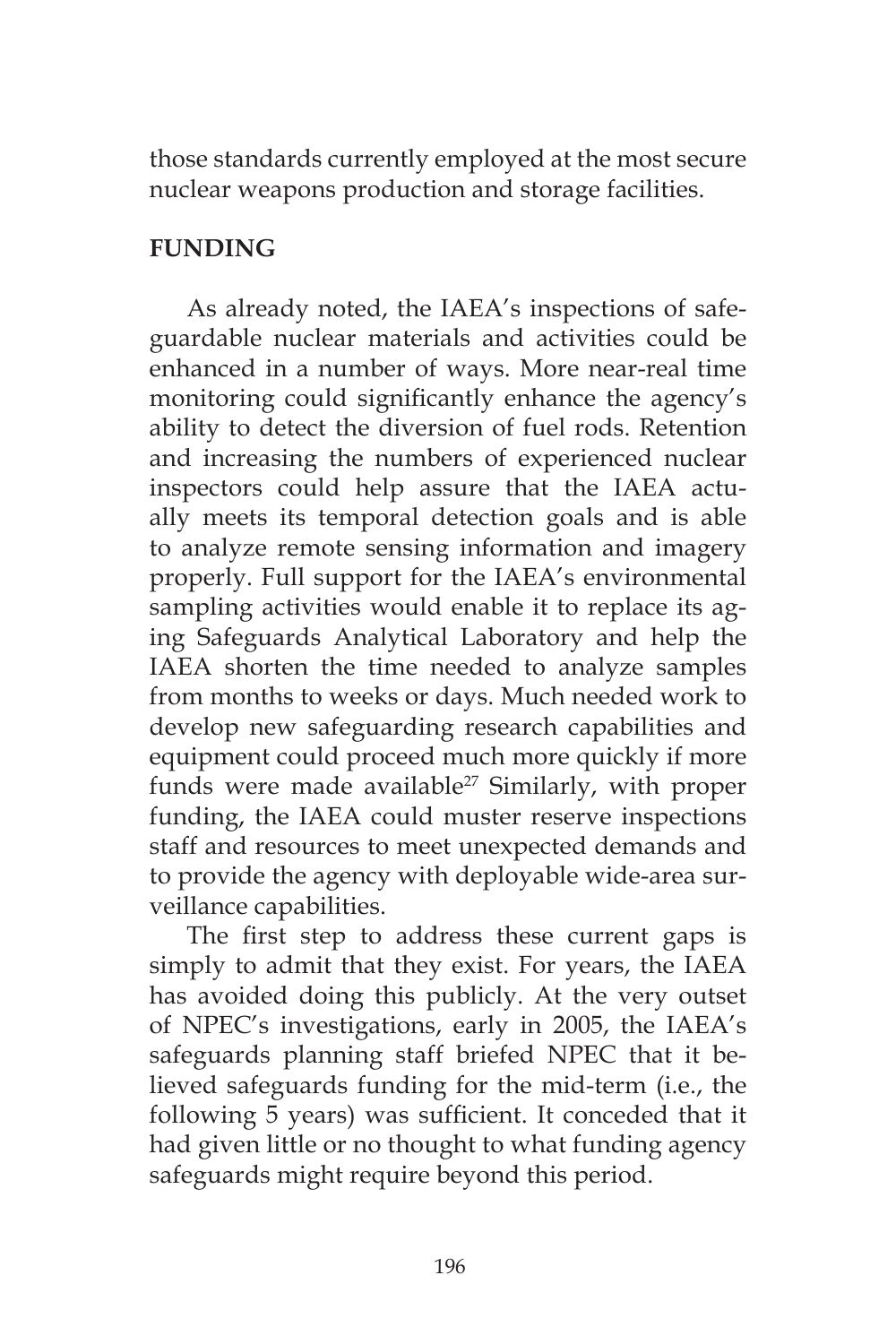Fortunately, in the last 2 years, the agency's approach to safeguards planning has improved. Most recently the IAEA's director general highlighted the agency's lack of safeguards funding to deal with urgent inspections requirements associated with monitoring the shutdown of the reactor in North Korea. In a statement he made July 9, 2007, Dr. El Baradei explained that the IAEA was having difficulty obtaining the nearly 4 million euros needed to cover the monitoring costs. He went on to note:

The DPRK case clearly illustrates the need for the agency to have an adequate reserve that can be drawn upon to enable it to respond promptly and effectively to unexpected crises or extraordinary requests, whether in the areas of verification, nuclear and radiological accidents, or other emergencies. The agency's financial vulnerability is also demonstrated by our current cash situation, which indicates that unless some major donors pay their outstanding contributions by the end of next month, the agency will have to draw from the Working Capital Fund in order to continue operations. *And unless contributions are received by September, that Fund would be depleted.* Finally, let me stress that the recent process of preparing and getting approval for the programme and budget for the next biennium has once again highlighted the urgent need for adequate resources to ensure effective delivery of the entire programme that you have requested. As I made clear during the last Board, even with the budget originally proposed by the Secretariat, the agency remains under-funded in many critical areas, a situation which, if it remains unaddressed, will lead to a steady erosion of our ability to perform key functions, including in the verification and safety fields.

At the conclusion of this statement, the director general then announced that he had initiated a study to examine the IAEA's "programmatic and budgetary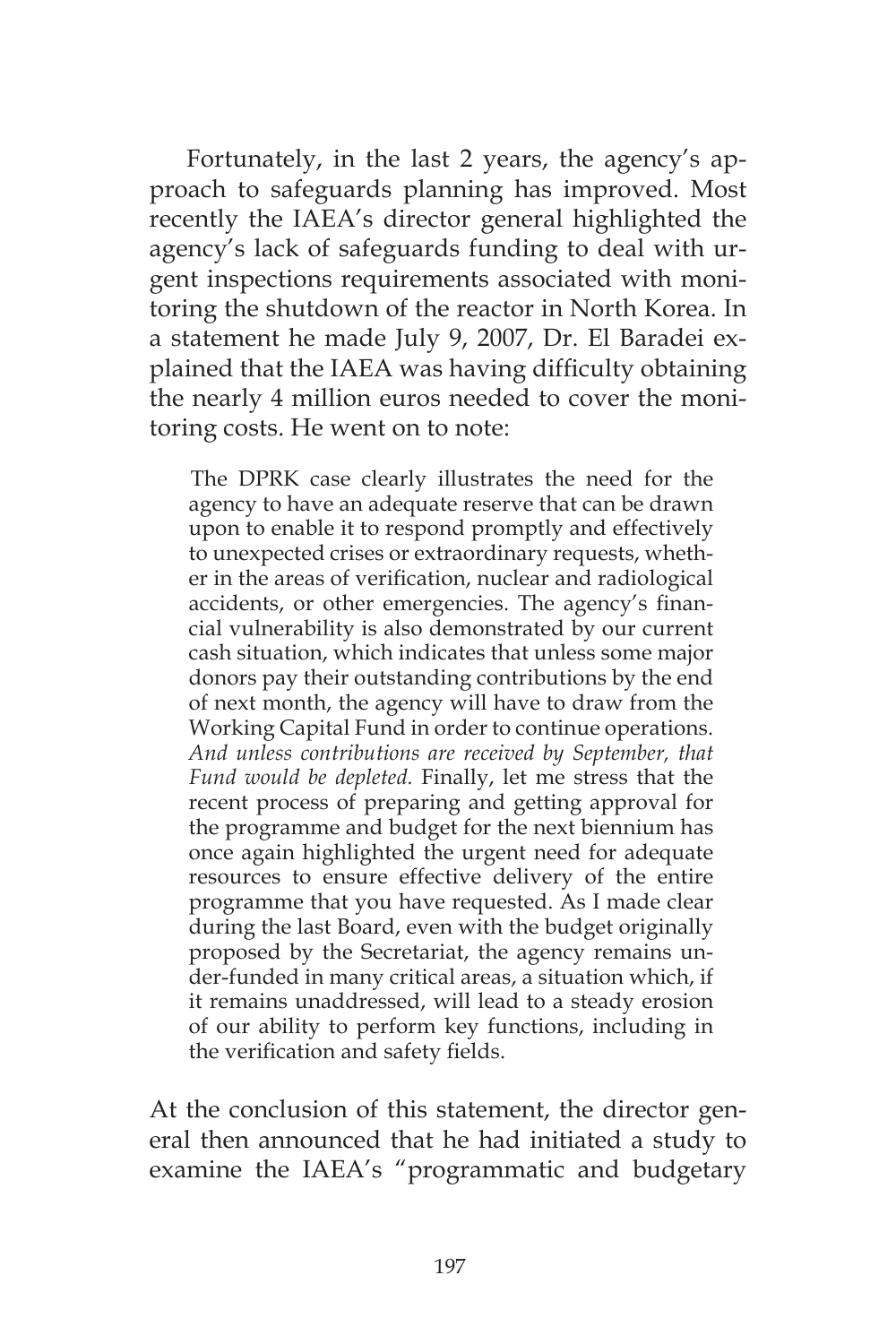requirements" over the "next decade or so." In addition, he announced his intention to create a high level panel to study options for financing the agency's requirements.28

The director general's announcement accords almost precisely with the recommendations Dr. Thomas Shea made to a select group of U.S. and European officials, including Dr. El Baradei's top scientific advisor, Andrew Graham, at an NPEC-sponsored conference held in Paris, France, on November 13, 2006.<sup>29</sup> In his brief, "Financing IAEA Verification of the NPT," Dr. Shea argued that North Korea "provides a clear justification" for additional safeguards funding and that to secure it the Director General "should convene a council of wise men to assist in determining how best to respond in this matter."30

As has been noted, the IAEA's funding is based on a United Nations (UN) formula that weights a donor country's gross domestic product and other factors. This formula may be sensible for raising general funds, but for nuclear safeguards purposes, it produces several anomalies. Countries with no large reactors (e.g., Italy) are sometimes asked to pay in more than countries that have a score or more of them (e.g., the Republic of Korea). The UN assessment method also overlooks the actual inspections requirements imposed by particular nuclear facilities that are significantly higher than the norm. Nuclear fuel-making plants of any type, reactors that are fueled on-line, and fast reactors all impose additional inspection challenges that are significantly more stringent than other types of nuclear facilities. Inspecting or monitoring these facilities costs much more than it does for other nuclear plants, yet the operator or owner pays no premium to cover these additional expenses.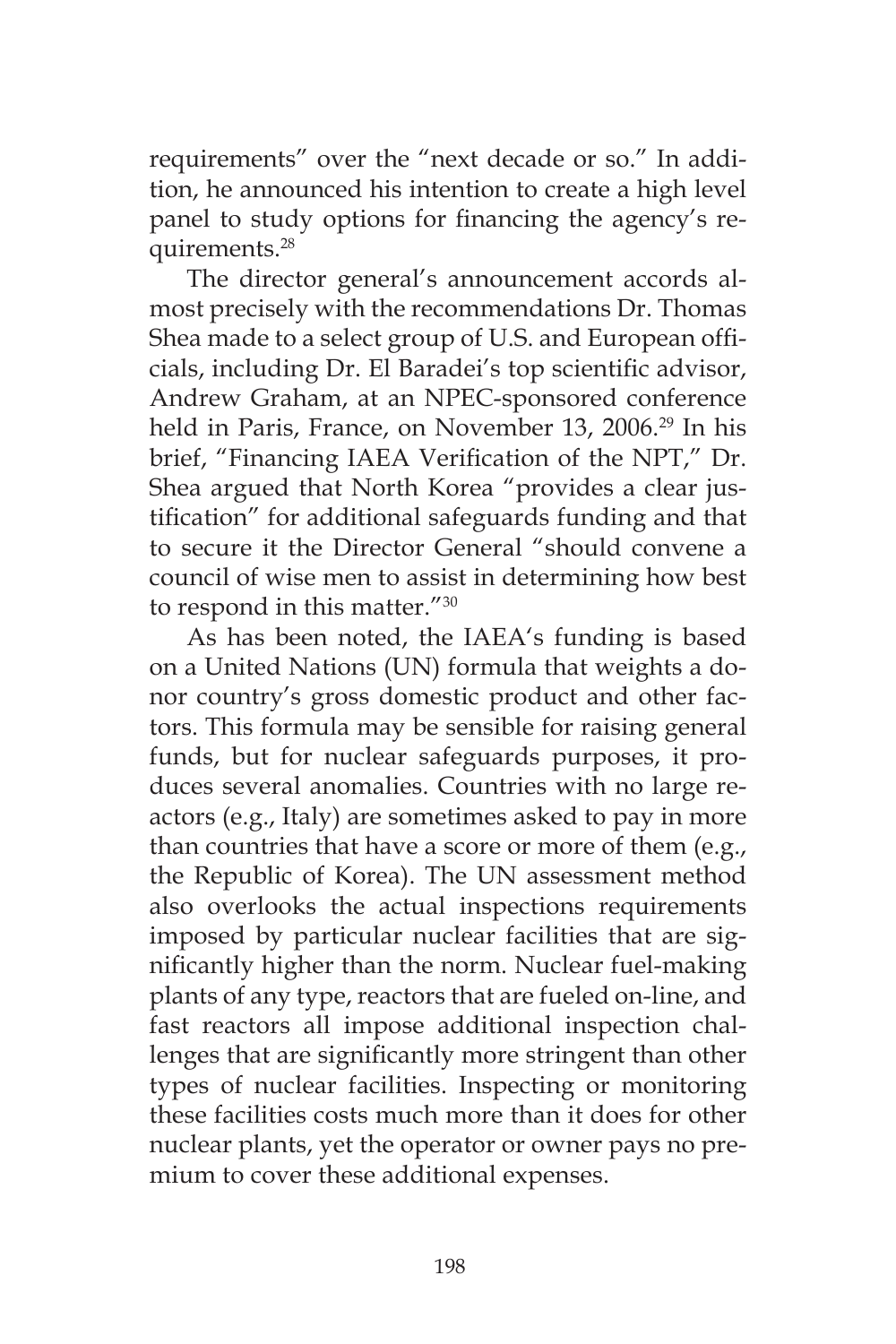Finally, because the IAEA's current approach to assessing its members for contributions fails to raise enough money for the Department of Safeguards, the agency must depend on additional voluntary contributions of cash and technical assistance. Almost all of the voluntary contributions come from the United States (amounting to roughly 35 percent of the IAEA's safeguards budget.). That so much of the safeguards budget is paid for voluntarily by the United States is politically awkward since the agency's most challenging inspections cases—e.g., India, Iran, North Korea, Taiwan, and South Korea—are all of special interest to Washington.<sup>31</sup>

Dr. Shea suggests several ways to increase funding for safeguards—ranging from setting up an endowment to selling bonds. All of them are worth pursuing but one of his ideas is particularly deserving: The customer (i.e., the inspected party) should pay. There already is a precedent for doing this. Taiwan, which the IAEA does not recognize as being an independent sovereign nation, does not pay as other nations do but instead pays what the IAEA estimates it costs the agency to inspect Taiwan's plants.

The Shea report recommends that the United States take the lead in getting the IAEA to help fund its safeguards activities with a user fee. The United States should continue to make its voluntary contributions but instead of making them as it currently does, Washington should justify them as representing a specific percentage cost associated with generating nuclear electricity annually in the United States. Japan, which also makes voluntary contributions, should be urged to do likewise. Agreement might subsequently be reached on an international standard, and this surcharge should be tacked on to the cost of electricity or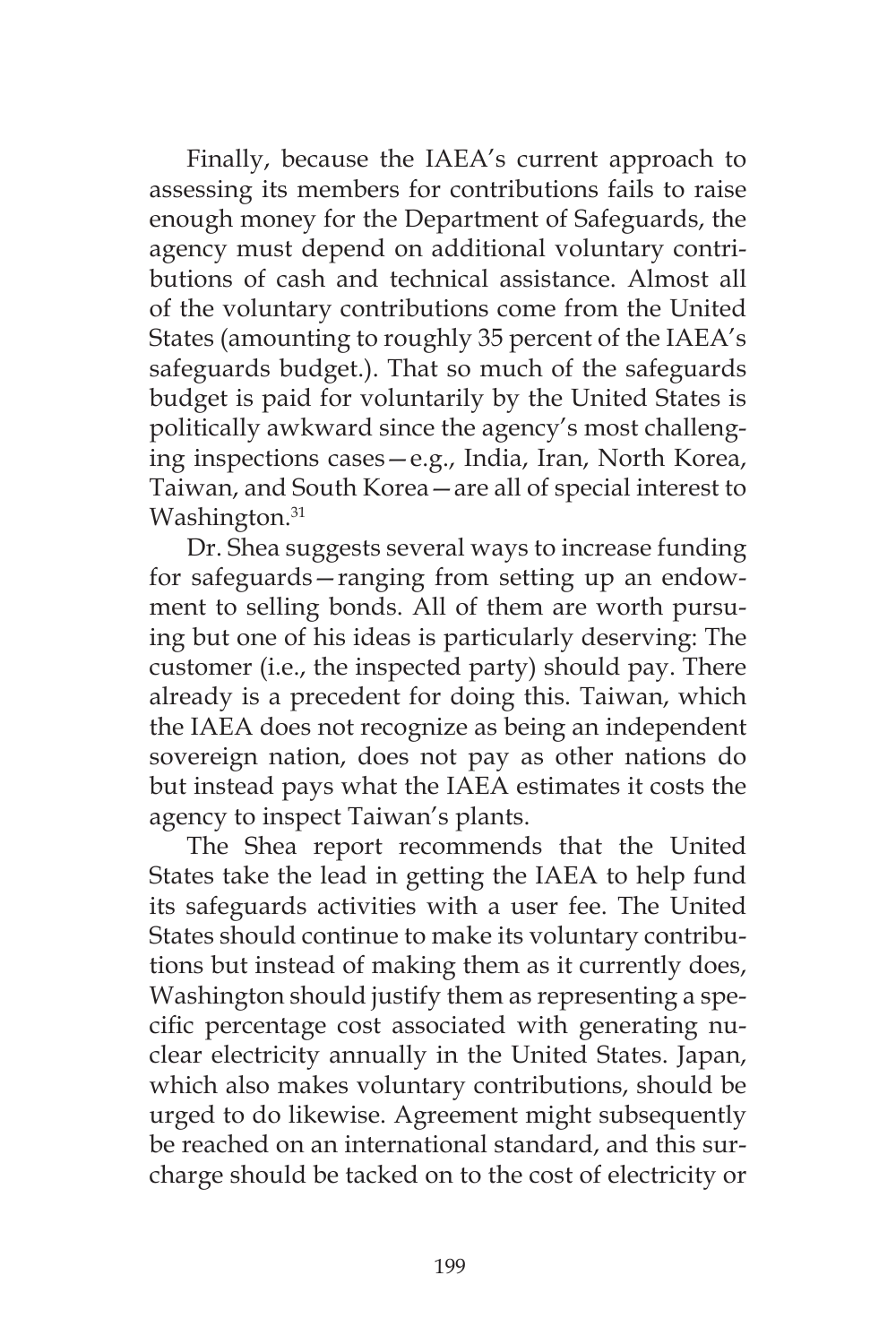other products these civilian plants produce. The last step would be to make the surcharge obligatory and assign all of the funds so raised to the IAEA's Department of Safeguards.

In addition to these funds, the agency should consider assessing an additional charge for the monitoring of unsafeguardable nuclear materials or facilities (e.g., nuclear fuel-making plants and nuclear weapons or near-nuclear weapons-usable fuels, etc.). Finally, an additional fee might be levied against nuclear facilities or plants that are particularly costly to the IAEA in meeting its own timeliness detection goals (e.g., for reactors fueled on-line).

### **RIGHTS**

Some countries, of course, are likely to bridle at these proposals, arguing that imposing surcharges would interfere with their right to peaceful nuclear energy. These arguments, however, should be rejected. The exercise of one's right to develop, research, and produce peaceful nuclear energy hardly extends to not paying what it costs to safeguard these activities against military diversion. Also, the premise behind the argument for nonpaying represents a dangerously distorted view of the nuclear rules, viz., that so long as a state can claim a nuclear material or activity has some conceivable civilian application, it has a right to so engage even if they are unprofitable commercially, bring their possessor to the very brink of having bombs, or cannot be safeguarded against military diversion. The danger of this over-generous interpretation of the NPT is obvious: It risks, as UN General Secretary Koffi Anan explained to the 2005 NPT review conference, creating a dangerous world full of nuclear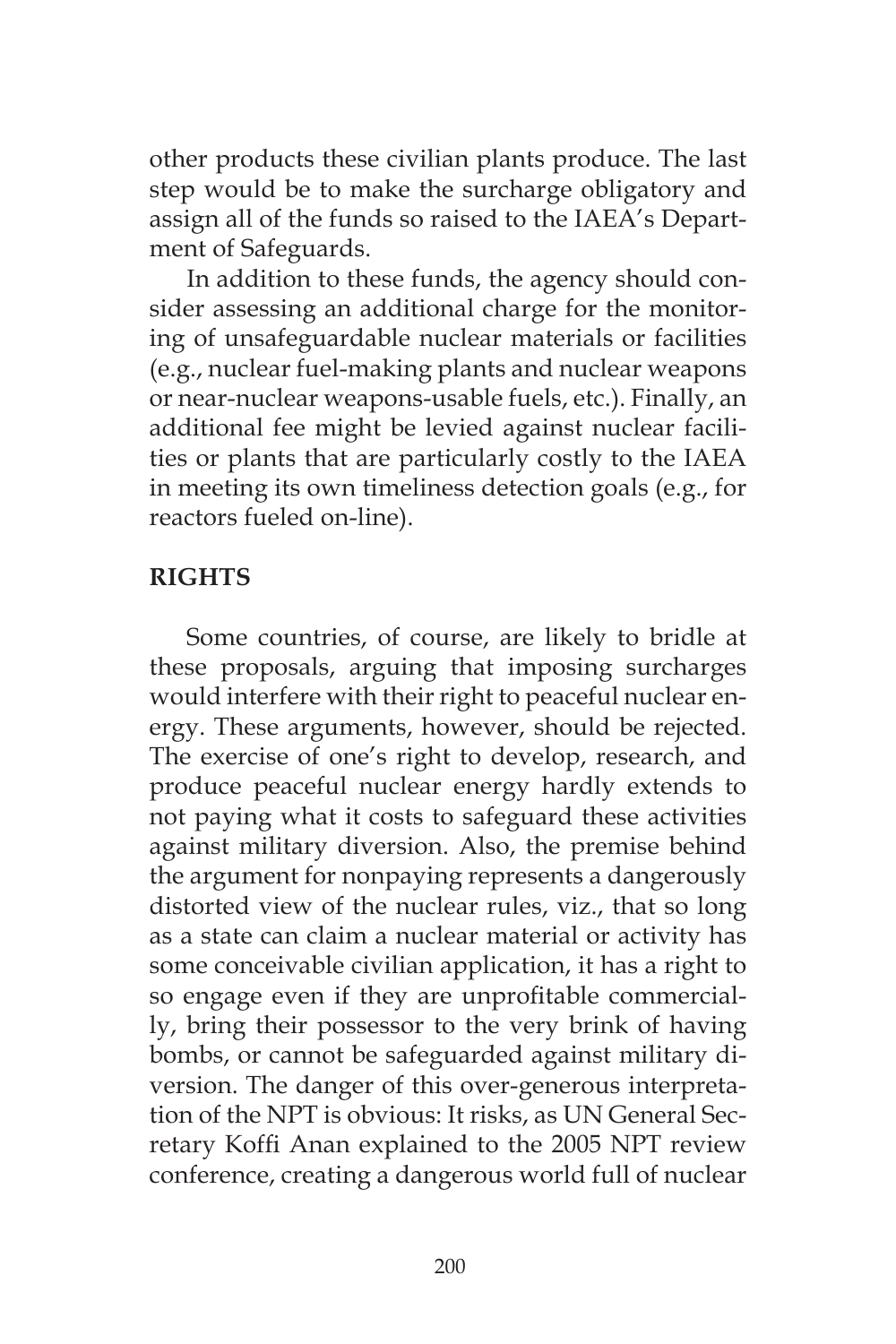fuel-producing states that claim to be on the right side of the NPT, but are, in fact, only months or even days from acquiring nuclear weapons.<sup>32</sup>

Luckily, as research conducted for NPEC makes clear, this interpretation of the NPT is wrong. $33$  The NPT makes no mention of nuclear fuel making, reprocessing, or enrichment. Spain, Romania, Brazil, and Mexico all tried in the late 1960s to get NPT negotiators to make it a duty under Article IV for the nuclear supplier states to supply "the entire fuel cycle" including fuel making, to nonweapons states. Each of their proposals was turned down.<sup>34</sup> At the time, the Swedish representative to the NPT negotiations even suggested that rules needed to be established to *prevent* nations from getting into such dangerous activities since there seemed to be no clear way to prevent nations from quickly fabricating bombs by diverting either the fuel or the fuel-making plants to such a purpose.<sup>35</sup> The Swedes were certainly were not interested in protecting uneconomical measures that are unnecessary and that could bring states to the brink of having bombs.<sup>36</sup>

A clear case in point was the NPT's handling of peaceful nuclear explosives, which turned out to be so dangerous and impossible to safeguard that the treaty spoke only of sharing the "potential benefits" of peaceful nuclear explosives that would be supplied by nuclear weapons states. No effort, however, was ever made to request or to offer such nuclear explosives because they were so costly to use as compared to conventional explosives and no clear economic benefit could be found in using them.<sup>37</sup>

Finally, in no case did the framers of the NPT believe that the "inalienable right" to develop, research, or produce peaceful nuclear energy should allow states to contravene the NPT restrictions designed to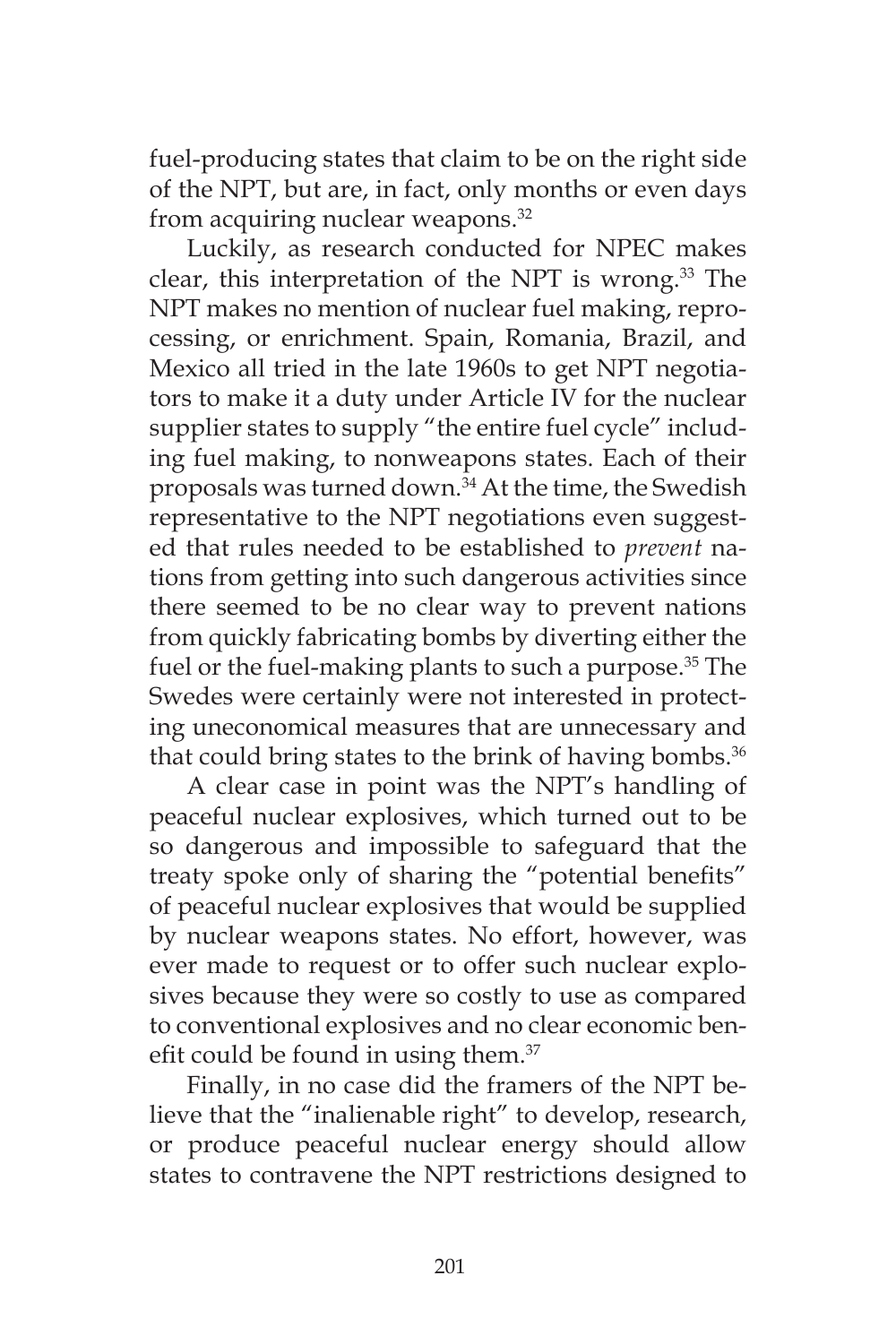prevent the proliferation of nuclear weapons. These restrictions are contained in Articles I, II, and III of the treaty. Article I prohibits nuclear weapons states from "assist[ing], encourag[ing], or induc[ing] any nonweapons state to manufacture or otherwise acquire" nuclear weapons. Article II prohibits nonweapons states from acquiring in any way nuclear explosives or seeking "any assistance" in their manufacture. Together these two prohibitions suggest that the NPT not only bans the transfer of actual nuclear explosives, but of any nuclear technology or materials that could "assist, encourage or induce" nonweapons states to "manufacture or otherwise acquire" nuclear explosives.<sup>38</sup>

If there was any doubt on this point, the NPT also requires all nonweapons states to apply inspection safeguards against all of their nuclear facilities and holdings of special nuclear materials. The purpose of these nuclear inspections, according to the treaty, is "verification of the fulfillment of its obligations assumed under this Treaty with a view to preventing diversion of nuclear energy from peaceful uses to nuclear weapons."39 It was understood at the time of the treaty's drafting that it was hoped a way could be found to assure such safeguards. It, however, was not assumed that such techniques already existed.<sup>40</sup>

## **CONCLUSION**

It would be useful to remind members of the IAEA of these points. The most direct and easiest way to begin is to make clear what can and cannot be safeguarded—i.e., what can and cannot be monitored so as to detect a military diversion *before* it is completed.

Beyond this, the IAEA should requie the owner,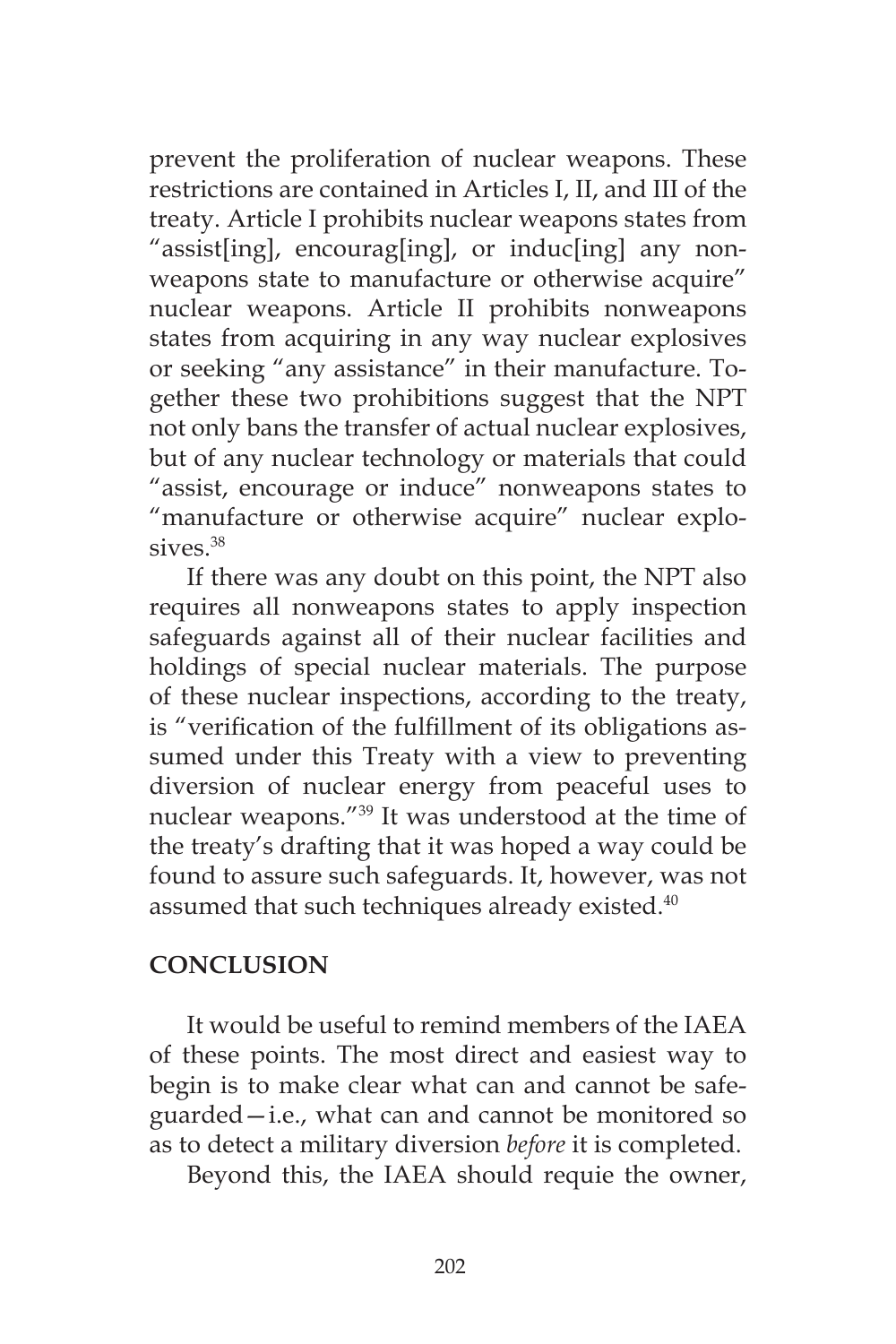operators, and customers of nuclear facilities to bear the costs associated with monitoring and safeguarding them. The hope here would be that the poor economics associated with large nuclear power reactors and nuclear fuel-making plants might persuade some nations to reconsider the desirability of acquiring them. Making sure that the full external costs of IAEA inspections are carried by each inspected party would be useful. The NPT, after all, is dedicated to sharing the "benefits" of peaceful nuclear energy, not conducting money-losing programs that bring countries to the brink of having bombs.<sup>41</sup>

#### **ENDNOTES - CHAPTER 8**

1. This line of argument was actually presented to NPEC's executive director in a private briefing by the IAEA safeguards planning staff in Vienna early in 2006.

2. For data on the IAEA's safeguards budget obligation in current—not constant—U.S. dollars, see *The Agency's Accounts for 1984*, GC(XXIX)/749, Vienna, Austria: IAEA, August 1985, p. 26; and *The Agency's Accounts for 2004*, GC(49)/7, p. 47. For data on the amount of nuclear material safeguarded by the IAEA, *see Annual Report for 1984*, GC(XXIX)/748, Vienna, Austria: IAEA, July 1985, p. 63; and *Annual Report for 2004*, GC(49)/5, Annex, Table A19.

3. Private interviews with safeguards staff and former IAEA safeguards inspectors at the Los Alamos National Laboratory, Los Alamos, New Mexico, May 12, 2005.

4. See Gene Aloise, Director, Natural Resources and Environment, U.S. Government Accountability Office, "Nuclear Nonproliferation: IAEA Safeguards and other Measures to Halt the Spread of Nuclear Weapons Materials," testimony before the Subcommittee on National Security, Emerging Threats and International Relations, Committee on Government Reform, House of Representatives, September 26, 2006.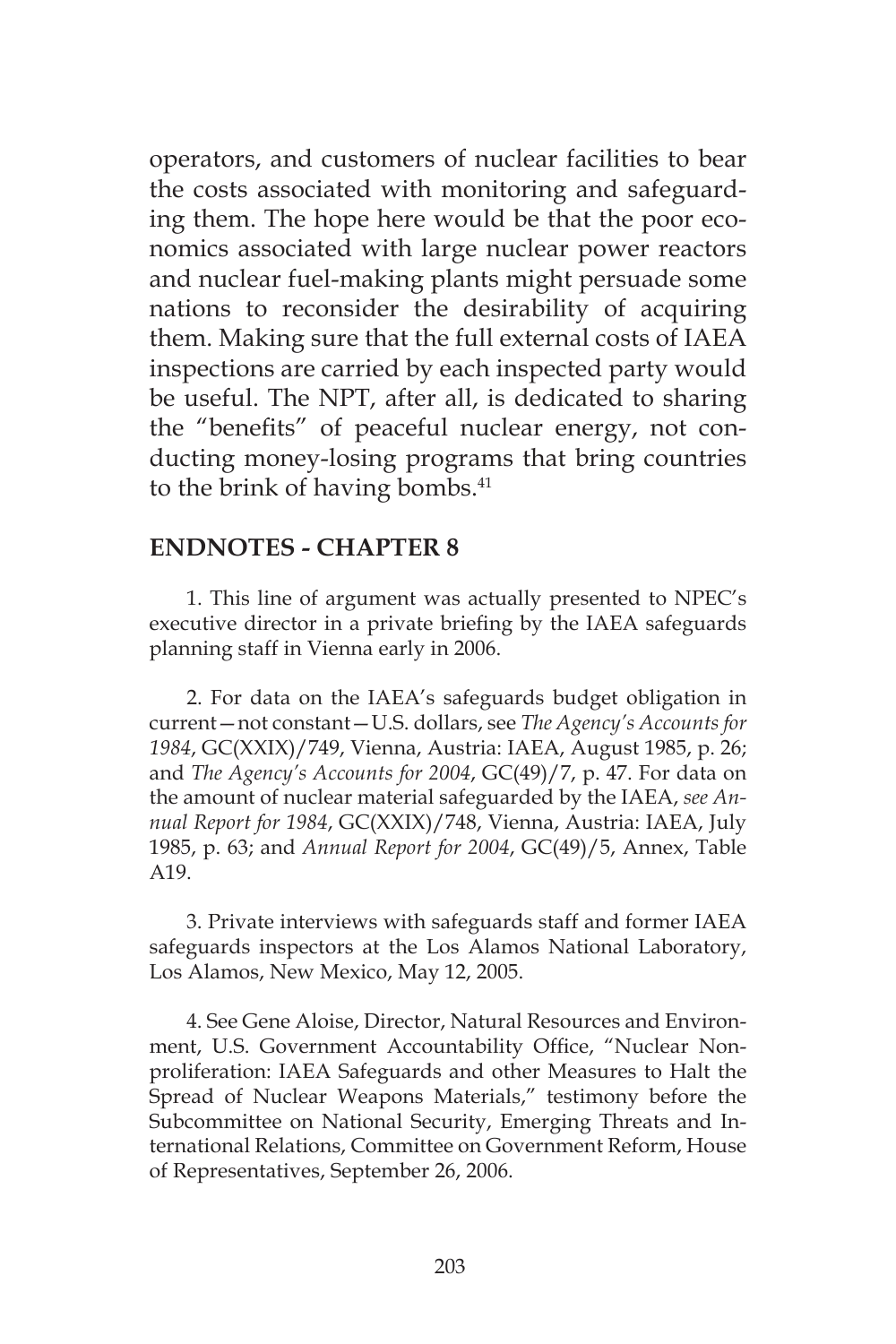5. For a more detailed discussion of the Additional Protocol, see Richard Hooper, "The IAEA's Additional Protocol," *Disarmament Forum* "On-site Inspections: Common Problems, Different Solutions," No. 3, 1999, pp. 7-16, available from *www.unidir.ch/ bdd/fiche-article.php?ref\_article=209*.

6. For example, in the case of Japan, the IAEA needed 5 years to determine that it had no undeclared nuclear material activities, and estimates that it will need about as much time to make the same determination for Canada. See *Nuclear Nonproliferation,*  Washington, DC: U.S. Government Accountability Office (US-GAO), pp. 12-13.

7. According to IAEA internal analyses, the average lifetime savings in safeguards resources likely from implementing integrated safeguards may be no more than 5 percent. See C. Xerri and H. Nackaerts on behalf of the ESARDA Integrated Safeguards Working Group, "Integrated Safeguards: A Case to Go Beyond the Limits: Consequences of Boundary Limits Set to the Reduction of 'Classical Safeguards Measures on Efficiency and Resources Allocation in Integrated Safeguards'" produced in 2003 for the IAEA, available from *esarda2.jrc.it/bulletin/bulletin\_32/06. pdf*. For an official overview of the various safeguards resources required to implement the Additional Protocol, see Jill N. Cooley, "Current Safeguards Challenges from the IAEA View," an IAEA document produced in 2003, available from *esarda2.jrc.it/ events/other\_meetings/inmm/2003-esarda-inmm-Como/1-paper%20 pdf/1-1-040127-cooley.pdf*.

8. See Garry Dillon, "Wide Area Environmental Sample in Iran," available from *www.npec-web.org/Essays/WideAreaEnvironmentalSampling.pdf*.

9. See Victor Gilinsky, Harmon Hubbard, and Marvin Miller, *A Fresh Examination of the Proliferation Dangers of Light Water Reactors*, Washington, DC: The Nonproliferation Policy Education Center, October 22, 2004, reprinted in Henry Sokolski, ed., *Taming the Next Set of Strategic Weapons Threats*, Carlisle, PA: Strategic Studies Institute, U.S. Army War College, 2006, available from *www.npec-web.org/Frameset.asp?PageType=Single&PDFFi le=20041022-GilinskyEtAl-LWR&PDFFolder=Essays*.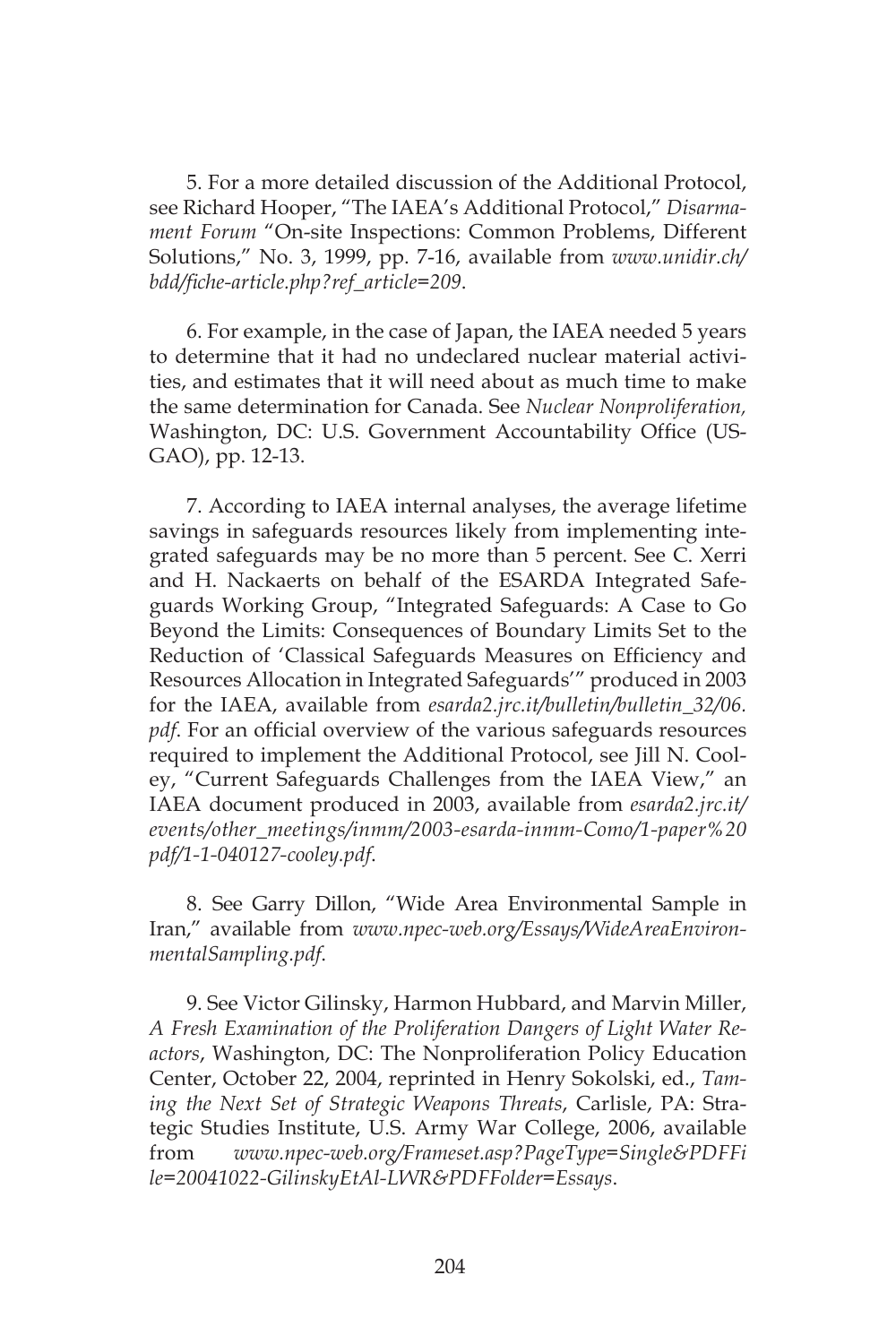10. See, e.g., Andrew Leask, Russell Leslie, and John Carlson, "Safeguards As a Design Criterion—Guidance for Regulators," Canberra, Australia: Australian Safeguards and Non-proliferation Office, September 2004, pp. 4-9, available from *www.asno. dfat.gov.au/publications/safeguards\_design\_criteria.pdf.*

11. For more detailed discussion of how fuel diverted from different commercial and research reactors could help accelerate a country's covert bomb program, go to Appendix II of this report.

12. See J. Whichello, J. Regula, K. Tolk, and M. Hug, "A Secure Global Communications Network for IAEA Safeguards and IEC Applications," IAEA User Requirements Document, May 6, 2005.

13. The problem of states "losing" fuel rods, it should be noted, is not limited to countries intent on diverting them to make bombs. The U.S. civilian nuclear industry, which has a clear industrial interest in keeping track of its nuclear fuel, has had difficulty keeping proper account of all of it. On this point, see *NRC Needs to Do More to Ensure Power Plants Are Effectively Controlling Spent Fuel*, GAO O5-339, Washington, DC: U.S. Government Accountability Office, April 2005, available from *www.gao.gov/new. items/d05339.pdf*.

14. Only about a third of the facilities the IAEA currently has remote sensors at have near-real-time connectivity with Vienna or other regional headquarters, and almost all of these facilities are in countries that are of minimal proliferation risk. This information was presented at a private IAEA Department of Safeguards briefing of NPEC's executive director at Vienna, Austria, at IAEA Headquarters, January 30, 2006.

15. See Edwin Lyman, "Can Nuclear Fuel Production in Iran and Elsewhere be Safeguarded Against Diversion," presented at NPEC´s Conference "After Iran: Safeguarding Peaceful Nuclear Energy" held in London, UK, October 2005, available from *www. npec-web.org/Frameset.asp?PageType=Single&PDFFile=Paper05092 8LymanFuelSafeguardDiv&PDFFolder=Essays*.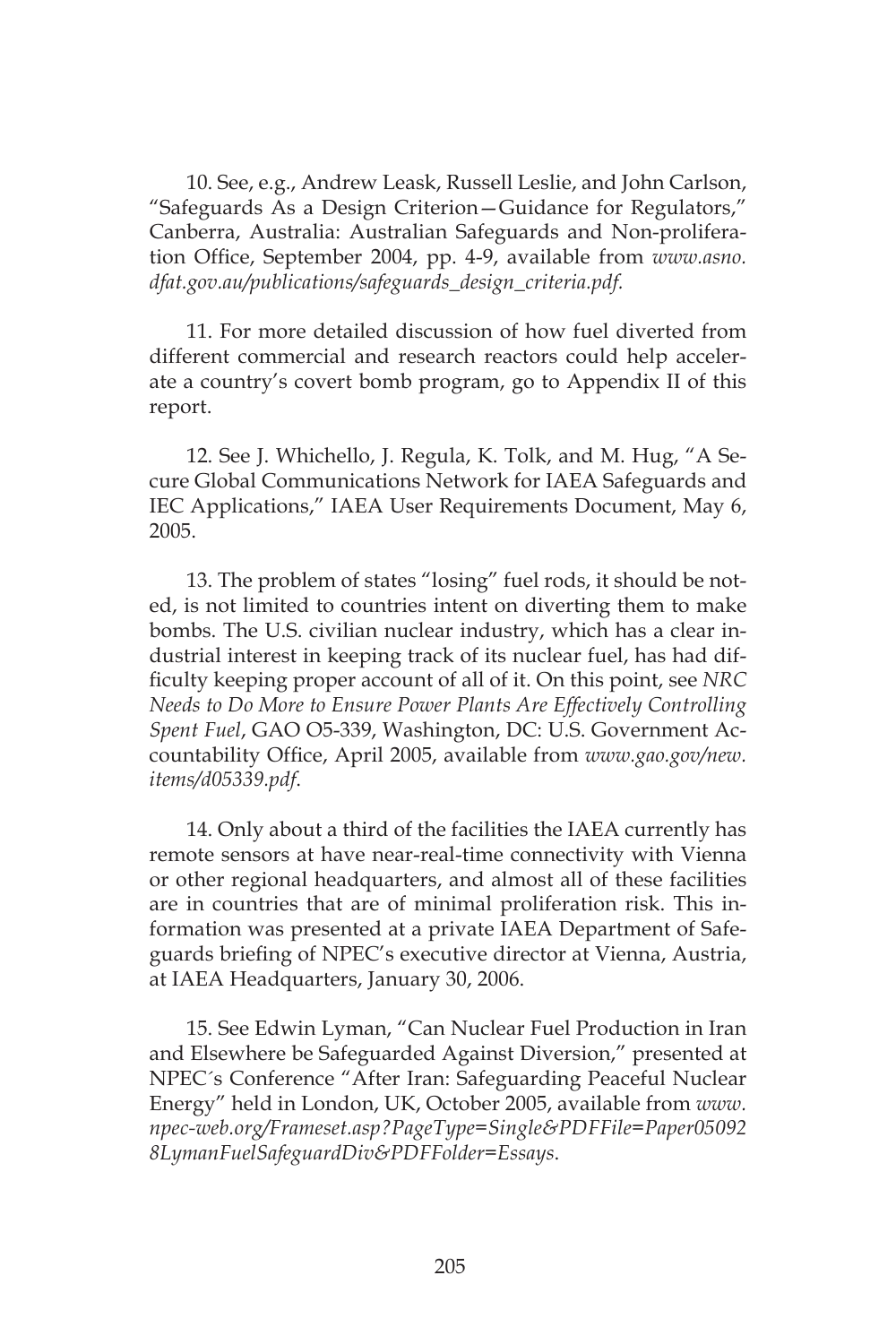16. This incident received only scant public attention. See Bayan Rahman, "Japan 'Loses' 206 kg of Plutonium," *Financial Times*, January 28, 2003, available from *news.ft.com;servlet/ ContentServer?pagename=FT.com/StoryFT/FullStory&c=StoryFT&c id=1042491288304&p=10112571727095*.

17. *Ibid*. Also see "Missing Plutonium 'Just on Paper,'" *BBC News*, February 17, 2005, available from *news.bbc.co.uk/1/hi/ uk/4272691.stm*; and Kenji Hall, "Missing Plutonium Probe Latest Flap for Japan's Beleaguered Nuclear Power Industry," *Associated Press* (Tokyo), January 28, 2003, available from *www.wise-paris. org/index.html?/english/othersnews/year\_2003/othersnews030128b. html&/english/frame/menu.html&/english/frame/band.html*.

18. These points have been long recognized by outside experts. See Paul Leventhal, "Safeguards Shortcomings—A Critique," Washington, DC: NCI, September 12, 1994; Marvin Miller, "Are IAEA Safeguards in Plutonium Bulk-Handling Facilities Effective?" Washington, DC: NCI, August 1990; Brian G. Chow and Kenneth A. Solomon, *Limiting the Spread of Weapons-Usable Fissile Materials*, Santa Monica, CA: RAND, 1993, pp. 1-4; and Marvin Miller, "The Gas Centrifuge and Nuclear Proliferation," *A Fresh Examination of the Proliferation Dangers of Light Water Reactors*, Washington, DC: NPEC, October 22, 2004, p. 38.

19. See *ibid*.; also see the comments of the former chairman of the IAEA's Standing Advisory Group on International Safeguards, John Carlson, Australian Safeguards and Non-Proliferation Office, "Addressing Proliferation Challenges from the Spread of Uranium Enrichment Capability," Paper prepared for the Annual Meeting of the Institute for Nuclear Materials Management, Tucson, Arizona, July 8-12, 2007. Copy on file at NPEC.

20. See Thomas B. Cochran, "Adequacy of IAEA's Safeguards for Achieving Timely Warning, " paper presented before a conference cosponsored by NPEC and King's College, "After Iran: Safeguarding Peaceful Nuclear Energy," October 2-3, 2005, London, UK, available from *www.npec-web.org/Frameset.asp?Pag eType=Single&PDFFile=Paper050930CochranAdequacyofTime&PD FFolder=Essays*.

21. Interview of senior advisors to the IAEA Director Gen-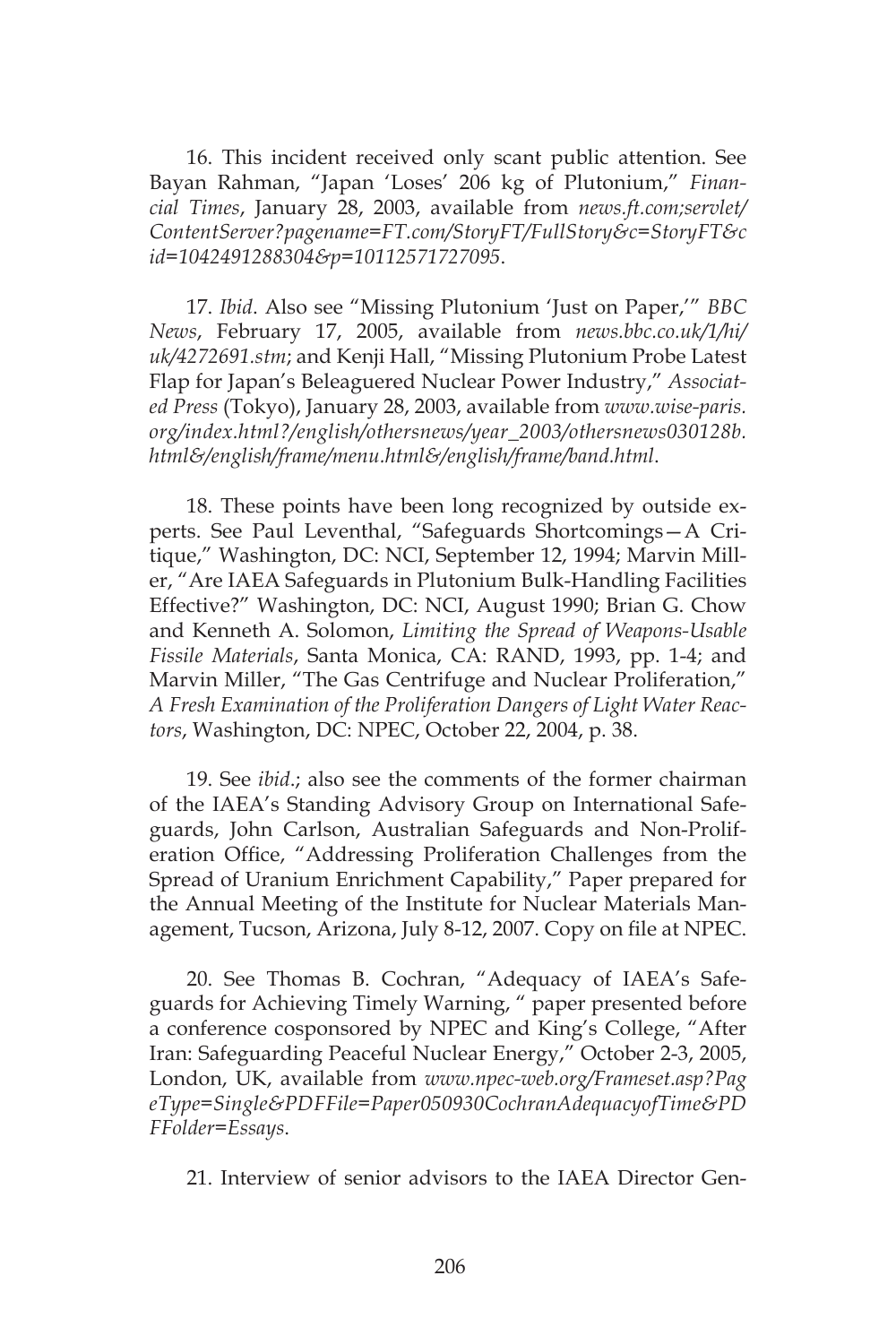eral, IAEA Headquarters, Vienna, Austria, January 17 2005, and January 30, 2006.

22. *IAEA Safeguards Glossary,* 2001 Ed., Paragraph 3.13, Vienna, Austria: IAEA. Figure 2 here is identified as Table I in the glossary.

23. Cf. the low-end conversion time estimates for low enriched uranium of John Carlson in note 19 above, which for a small commercial enrichment facility range between 18 hours and 12 days.

24. See the testimony of Pierre Goldschmidt before a hearing of the House Subcommittee on National Security and Foreign Affairs of the House Committee on Oversight and Government Reform, "International Perspectives on Strengthening the Nonproliferation Regime," June 26, 2007, Washington, DC, available from the subcommittee upon request.

25. See Ann MacLachian, Mark Hibbs, and Elaine Hiruo, "Kazakh Buy-in to Westinghouse Seen as Win-Win for Kazakhs, Toshiba," *Nucleonics Week*, July 12, 2007, p. 1; and Kenneth Silverstein, "As North Korea Gives Up Its Nukes, Kazakhstan Seeks a Nuclear Edge," *Harper's Magazine,* July 2007, available from *harpers.org/archive/2007/07/hbc-90000549*.

26. On the challenges of verifying a military fissile production cut-off treaty, see Christopher A. Ford, "The United States and the Fissile Material Cut-off Treaty," presented at the Conference on "Preparing for 2010: Getting the Process Right," Annecy, France, March 17, 2007, available from www.state.gov/t/isn/ rls/other/81950.htm.

27. For a detailed discussion of what specific new safeguards capabilities the IAEA Department of Safeguards is investigating, see N. Khlebnikov, D. Parise, J. Whichello, "Novel Technology for the Detection of Undeclared Nuclear Activities," IAEA-CN148/32, presented at the IAEA Conference on Safeguards held in Vienna, Austria, October 16-20, 2006, available from *www. npec-web.org/Frameset.asp?PageType=Single&PDFFile=20070301- IAEA-NovelTechnologiesProject&PDFFolder=Essays*.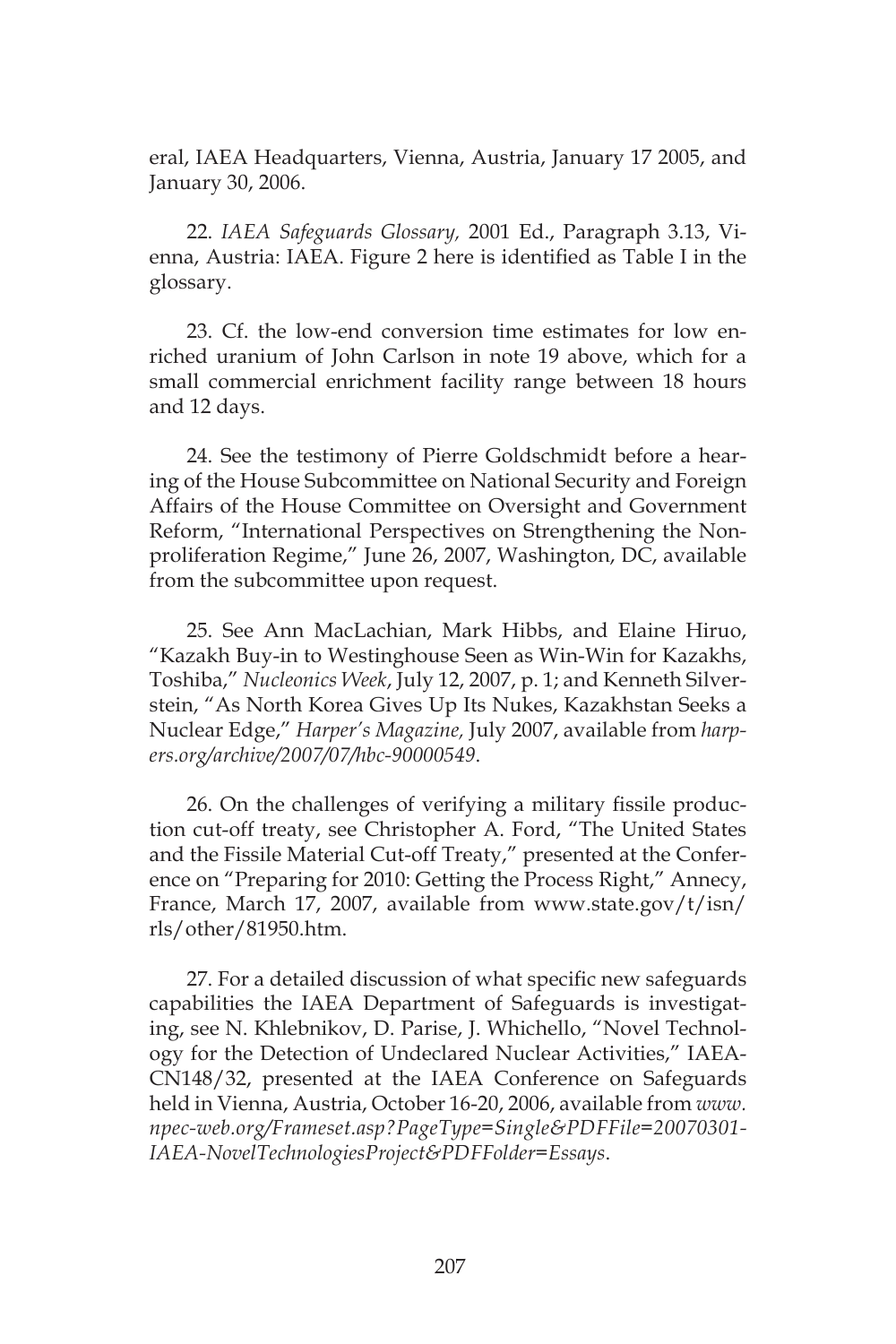28. See IAEA Director General Dr. Mohamed El Baradei, "Introductory Statement to the Board of Governors," July 9, 2007, Vienna, Austria, available from *www.globalsecurity.org/wmd/library/news/dprk/2007/dprk-070709-iaea01.htm*.

29. See Thomas E. Shea, "Financing IAEA Verification of the NPT," paper presented at a conference sponsored by the Nonproliferation Policy Education Center and the French Foreign Ministry, "Assessing the IAEA's Ability to Verify the NPT," November 12-13, 2006, Paris, France, available from *www.npec-web. org/Essays/20061113-Shea-FinancingIAEAVerification.pdf*.

30. *Ibid*.

31. See U.S. GAO, *Nuclear Nonproliferation,* pp. 34-40.

32. See UN Secretary General Kofi Annan, Statement to the Nuclear Nonproliferation Treaty Review Conference, May 2, 2005, UN Headquarters, New York, available from *www.acronym. org.uk/docs/0505/doc11.htm*.

33. Robert Zarate, "The NPT, IAEA Safeguards and Peaceful Nuclear Energy: An ´Inalienable Right,´ But Precisely To What?" presented at "Assessing the IAEA´s Ability to Safeguard Peaceful Nuclear Energy," a conference held in Paris, France, November 12-13, 2006, available from *www.npec-web.org/Frameset.asp?PageType=Single&P DFFile=20070509-Zarate-NPT-IAEA-PeacefulNuclear&PDFFolder=Essays*.

34. See "Mexican Working Paper Submitted to the Eighteen Nation Disarmament Committee: Suggested Additions to Draft Nonproliferation Treaty," ENDC/196, September 19, 1967, U.S. Arms Control and Disarmament Agency, *Documents on Disarmament, 1967*, Publication No. 46, Washington, DC: U.S. Government Printing Office, July 1968, pp. 394-395; "Romanian Working Paper Submitted to the Eighteen Nation Disarmament Committee: Amendments and Additions to the Draft Nonproliferation Treaty," ENDC/199, October 19, 1967, in *ibid.*, pp. 525-526; "Brazilian Amendments to the Draft Nonproliferation Treaty," ENDC/201, October 31, 1967, in *Ibid.*, p. 546; and "Spanish Memorandum to the Co-Chairman of the ENDC," ENDC/210, February 8, 1968, in U.S. Arms Control and Disarmament Agency, *Documents on Disarmament, 1968*, Publication No. 52, Washington, DC: U.S. Gov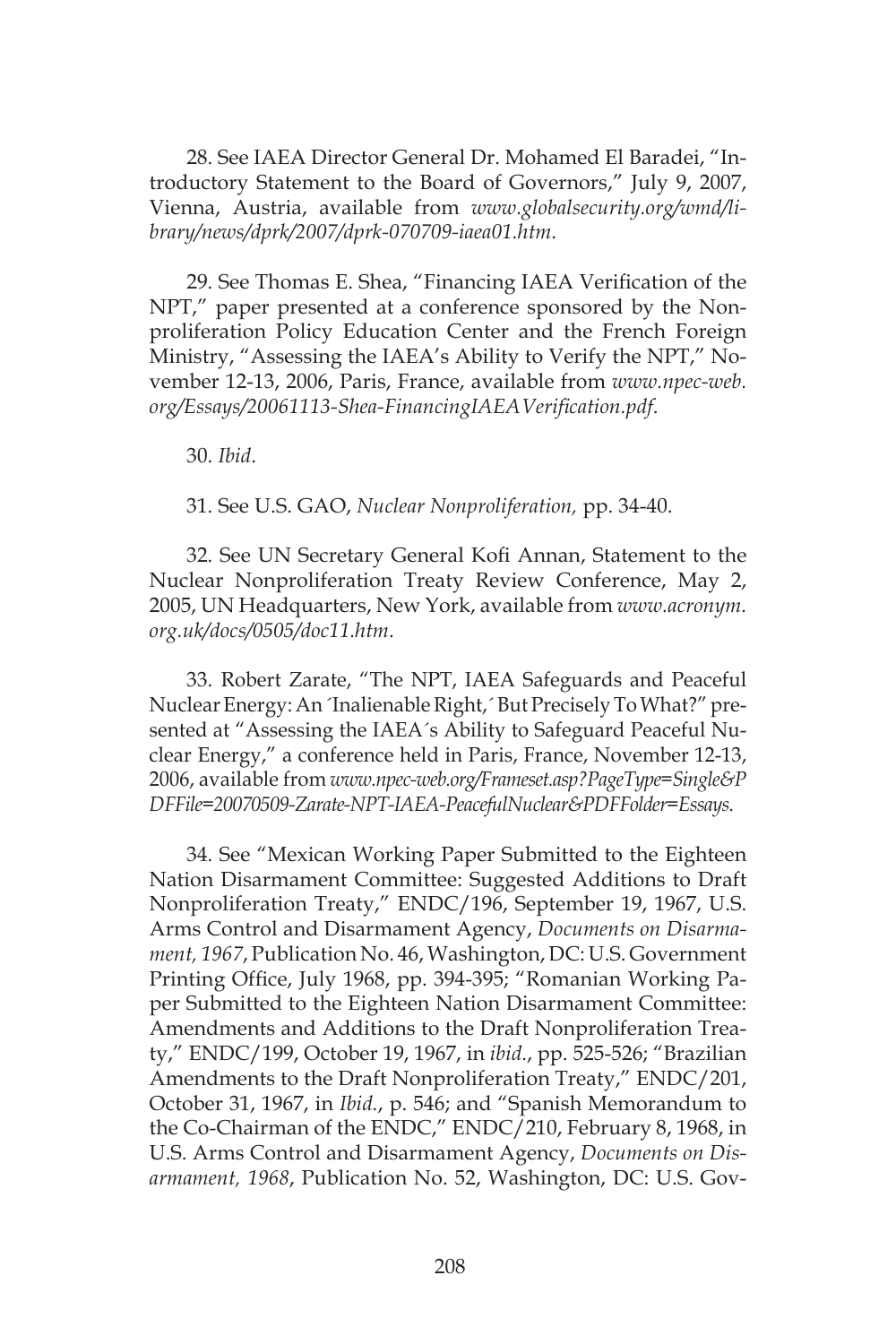ernment Printing Office, September 1969, pp. 39-40.

35. See "Statement by the Swedish Representative [Alva Myrdal] to the Eighteen Nation Disarmament Committee: Nonproliferation of Nuclear Weapons," ENDC/PV. 243, February 24, 1966, in U.S. Arms Control and Disarmament Agency, *Documents on Disarmament, 1966*, Publication No. 43, Washington, DC: U.S. Government Printing Office, September 1967, p. 56.

36. See Eldon V. C. Greenberg, "NPT and Plutonium: Application of NPT Prohibitions to 'Civilian' Nuclear Equipment, Technology and Materials Associated with Reprocessing and Plutonium Use," Washington, DC: Nuclear Control Institute, 1984 (Rev. May 1993).

37. See *Report of Main Committee III*, Treaty on the Nonproliferation of Nuclear Weapons Review and Extension Conference, May 5, 1995, NPT/CONF.1995/MC.III/1, Sec. I, para. 2, emphasis added, available from *www.un.org/Depts/ddar/nptconf/162.htm*, which states:

The Conference records that the potential benefits of the peaceful applications of nuclear explosions envisaged in article V of the Treaty have not materialized. In this context, the Conference notes that the potential benefits of the peaceful applications of nuclear explosions have not been demonstrated and that serious concerns have been expressed as to the environmental consequences that could result from the release of radioactivity from such applications and on the risk of possible proliferation of nuclear weapons. Furthermore, no requests for services related to the peaceful applications of nuclear explosions have been received by IAEA since the Treaty entered into force. The Conference further notes that no State party has an active programme for the peaceful application of nuclear explosions.

38. See Greenberg, "NPT and Plutonium"; and Henry D. Sokolski and George Perkovich, "It's Called *Non*proliferation," *Wall Street Journal*, April 29, 2005, p. A16.

39. NPT, Art III, para. 1.

40. For example*,* see "British Paper Submitted to the Eighteen